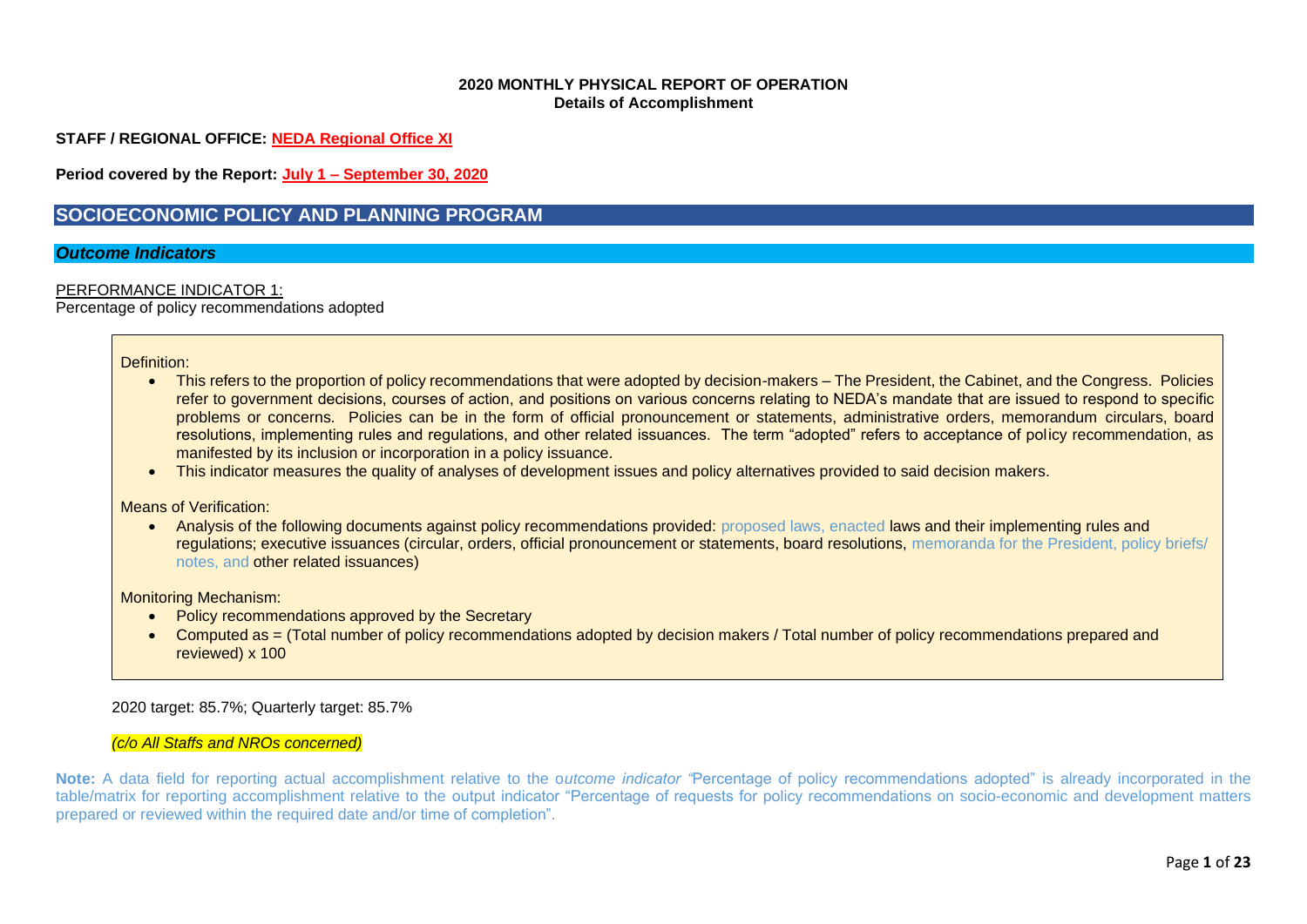Percentage of agenda items related to the Plans for NEDA Board Committees where NEDA is the secretariat

#### Definition:

- This refers to the percentage share of Plan-related concerns' inclusion as agenda items to the total number of agenda items developed by NEDA as Secretariat and adopted by the NEDA Board Committees (including TWGs, ETBs, IACs, and the Technical Committee on the NPP).
- Plans refer to the following, among others: Philippine Development Plan (PDP), Regional Development Plans (RDP), Area Spatial Development Framework (ASDF) plans, Regional Spatial Development Framework (RDSF) plans, National Physical Framework Plan (NPFP), National Priority Plan (NPP), and other plans that NEDA is tasked to prepare in accordance with pronouncements and priorities of the President, laws, rules and regulations, and executive issuances in the future.

Means of Verification:

• Analysis of the following documents: NEDA Board Committees' resolution, minutes of meetings of NEDA Board Committees and its Other Committees (including TWGs, ETBs, IACs, and the Technical Committee on the NPP)

Monitoring Mechanism:

- Accomplishments are integrated in the NEDA Quarterly Physical Report of Operations (QPRO) which is submitted to DBM and COA as well as in the Office Performance Commitments.
- Computed as = (Total number of Plan-related concerns included as agenda items / Total number of agenda items adopted by NEDA Board Committees) x 100

| (c/o All Staffs and NROs)                                                                         |                                                                                                                                              |                           |                                                                                                                                                                |                |
|---------------------------------------------------------------------------------------------------|----------------------------------------------------------------------------------------------------------------------------------------------|---------------------------|----------------------------------------------------------------------------------------------------------------------------------------------------------------|----------------|
| LIST OF PLAN-RELATED CONCERNS<br>INCLUDED AS AGENDA ITEMS                                         | NAME OF NEDA BOARD<br>COMMITTEE (including<br>TWGs, ETBs, IACs, and the<br><b>Technical Committee on the</b><br>NPP)<br>(e.g. SDC, INFRACOM) | DATE OF<br><b>MEETING</b> | <b>LIST OF AGENDA ITEMS</b><br>ADOPTED BY NEDA BOARD<br><b>COMMITTEES</b> (including<br>TWGs, ETBs, IACs, and the<br><b>Technical Committee on the</b><br>NPP) | <b>REMARKS</b> |
| Approval of the Proposed<br>Agenda                                                                | Communication for<br>Development Network XI                                                                                                  | July 10, 2020             | Approval of the Proposed<br>Agenda                                                                                                                             |                |
| 2. Approval of the Highlights of<br>the C4DNet Board Meeting<br>conducted on November 27,<br>2019 |                                                                                                                                              |                           | Approval of the Highlights of<br>the C4DNet Board Meeting<br>conducted on November 27,<br>2019                                                                 |                |
| <b>Updates on Matters Arising</b><br>3.<br>from the Previous Meeting                              |                                                                                                                                              |                           | <b>Updates on Matters Arising</b><br>from the Previous Meeting                                                                                                 |                |

### 2020 Target: 93%; Quarterly target: 93%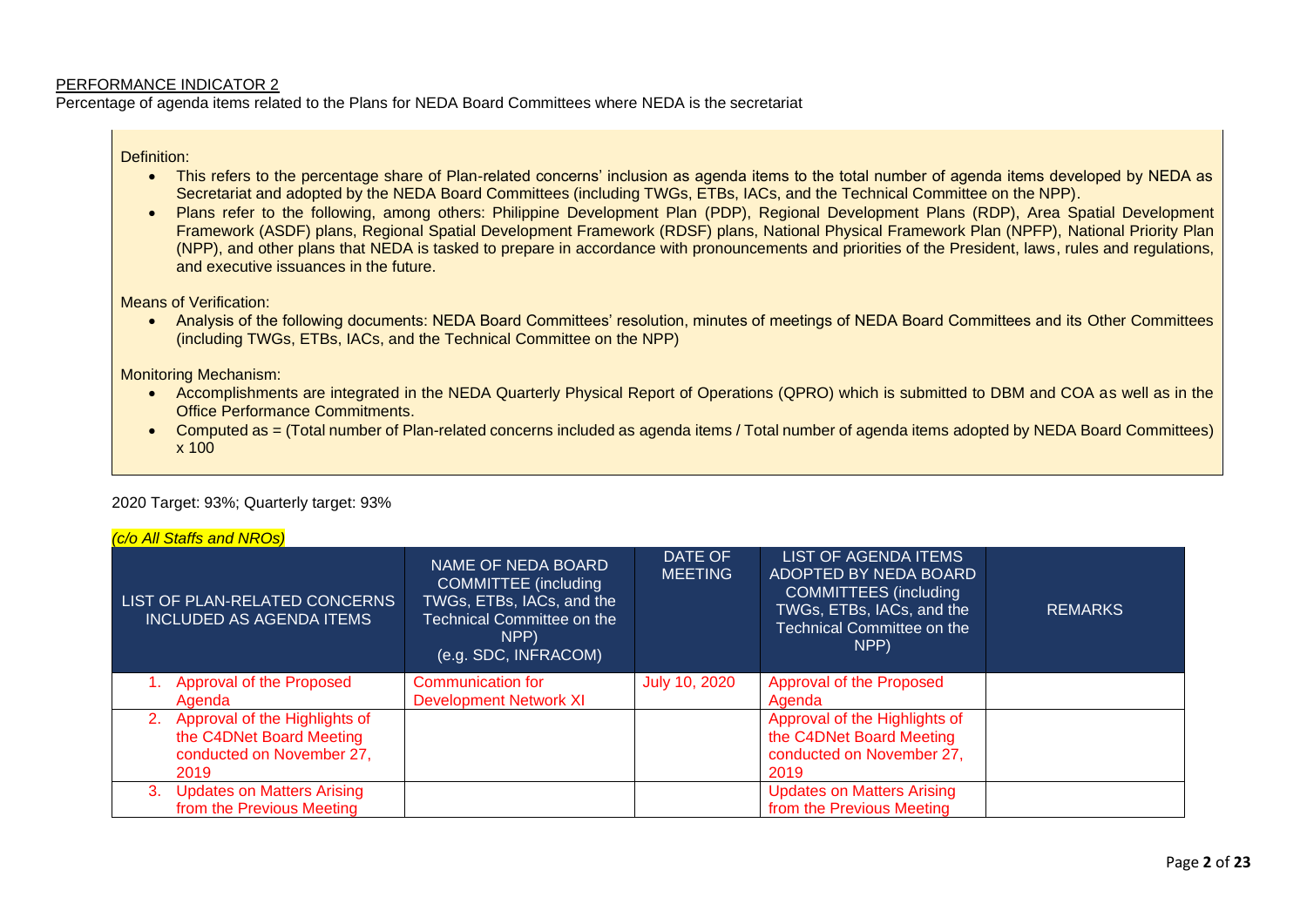| <b>Accomplishment Report for CY</b><br>4.<br>2019 | <b>Accomplishment Report for</b><br>CY 2019 |  |
|---------------------------------------------------|---------------------------------------------|--|
|                                                   |                                             |  |
| 5. Treasurer's Update                             | Treasurer's Update                          |  |
| 6. C4DNet XI Action Plan                          | C4DNet XI Action Plan                       |  |
| <b>TOTAL NUMBER OF PLAN-RELATED</b>               | <b>TOTAL NUMBER OF</b>                      |  |
| <b>CONCERNS INCLUDED AS AGENDA</b>                | <b>AGENDA ITEMS ADOPTED</b>                 |  |
| <b>ITEMS: 6</b>                                   | <b>BY THE NEDA BOARD</b>                    |  |
|                                                   | $COMMITTEES =$                              |  |

Average client satisfaction rating of members of the following with the secretariat services provided

- a. NEDA Board
- b. NEDA Board Committees:
	- 1. Social Development Committee
	- 2. Committee on Tariff and Related Matters
	- 3. National Land Use Committee
	- 4. Regional Development Committee
- c. Other Inter-Agency Committees
- d. Regional Development Councils

#### Definition:

- This refers to the average satisfaction rating of members of NEDA Board, Social Development Committee (SDC), Committee on Tariff and Related Matters (CTRM), National Land Use Committee (NLUC), Infrastructure Committee (INFRACOM), Regional Development Committee (RDCom), other Inter-Agency-Committees (IACs), and Regional Development Councils (RDCs) with the completeness and accuracy of meeting documents prepared by the NEDA Secretariat.
- This indicator measures quality of NEDA's technical secretariat services provided, specifically on setting the agenda and preparation of meeting documents (highlights of meetings, presentation materials, etcetera).

Means of verification:

• Accomplished surveys/ questionnaires / evaluation sheets

Monitoring mechanism:

- Reports during the next NEDA Board, SDC, INFRACOM, CTRM, NLUC, Other IAC, RDCom and RDC Meetings
- Computed as average of all client satisfaction rating of members per meeting

| NAME OF COMMITTEE                | <b>TARGET</b>                  | AVERAGE CLIENT SATISFACTION<br><b>RATING OF MEMBERS</b> | <b>REMARKS</b> |
|----------------------------------|--------------------------------|---------------------------------------------------------|----------------|
| NEDA Board <mark>(c/o LS)</mark> | At least a 3.75/5 or 75% (Very |                                                         |                |
|                                  | Satisfactory) average rating   |                                                         |                |
| <b>NEDA Board Committees:</b>    |                                |                                                         |                |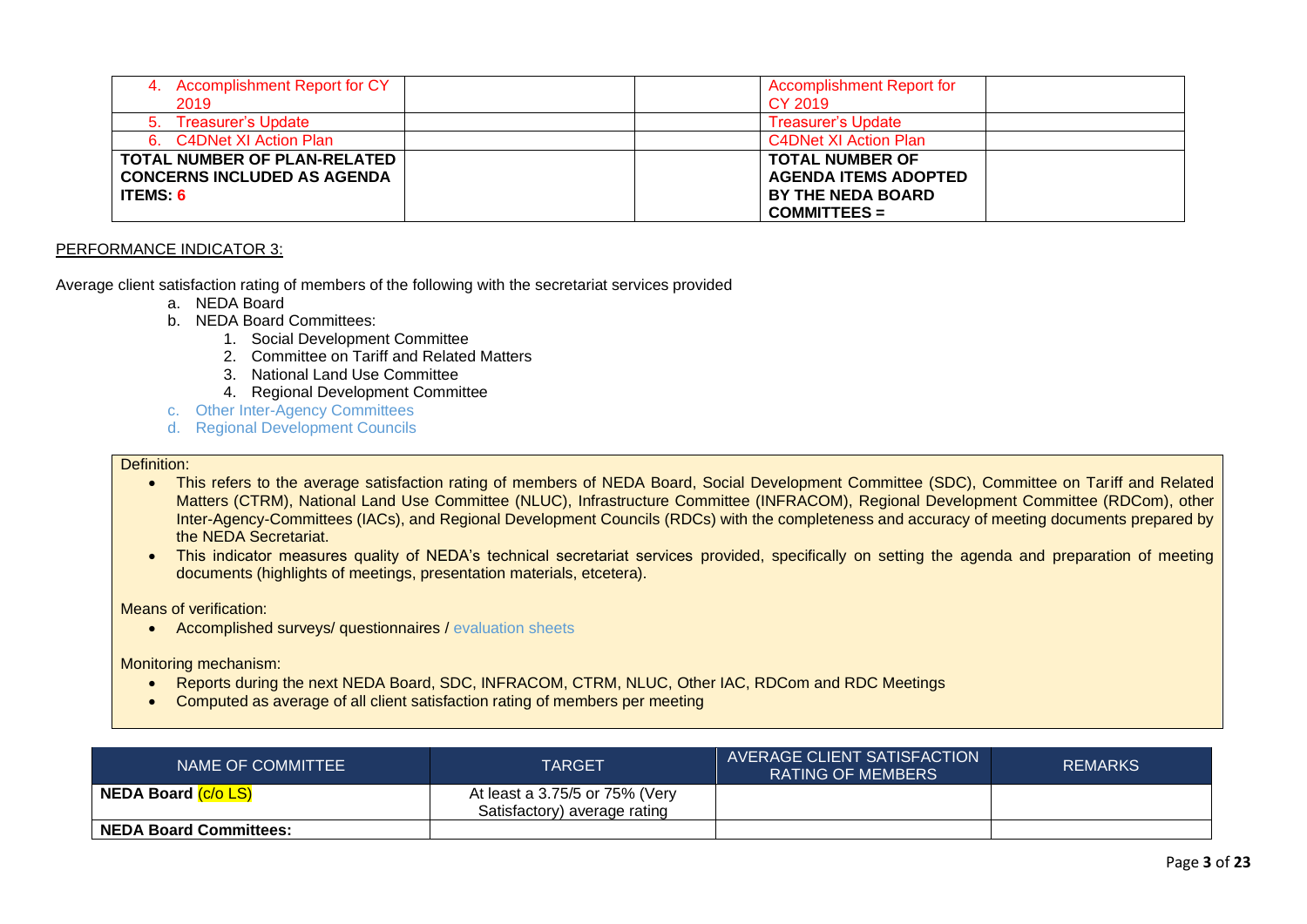| NAME OF COMMITTEE                                | <b>TARGET</b>                          | AVERAGE CLIENT SATISFACTION<br><b>RATING OF MEMBERS</b> | <b>REMARKS</b> |
|--------------------------------------------------|----------------------------------------|---------------------------------------------------------|----------------|
| Social Development Committee (c/o<br>$1_{\cdot}$ | At least a 3.75/5 or 75% (Very         |                                                         |                |
| SDS)                                             | Satisfactory) average rating           |                                                         |                |
| Committee on Tariff and Related<br>2.            | At least a 2.5/5 or 50% (Satisfactory) |                                                         |                |
| Matters (c/o TSIS)                               | average rating                         |                                                         |                |
| National Land Use Committee (c/o<br>3.           | At least a 3/5 or 60% (Satisfactory)   |                                                         |                |
| <b>RDS</b>                                       | average rating                         |                                                         |                |
| <b>Regional Development Committee</b><br>4.      | At least a 3/5 or 60% (Satisfactory)   |                                                         |                |
| (c/o RDS)                                        | average rating                         |                                                         |                |
| <b>Other Inter-Agency Committees</b>             | At least a 3.75/5 or 75% (Very         |                                                         |                |
|                                                  | Satisfactory) average rating           |                                                         |                |
| a. Philippine Council for Sustainable            | At least 3.75/5 or 75% (Very           |                                                         |                |
| Development (c/o ANRES)                          | Satisfactory) average rating           |                                                         |                |
| b. Mining Industry Coordinating                  | At least 3.75/5 or 75% (Very           |                                                         |                |
| Council (c/o ANRES)                              | Satisfactory) average rating           |                                                         |                |
| c. MC-IHDC (c/o SDS)                             | At least 3.75/5 or 75% (Very           |                                                         |                |
|                                                  | Satisfactory) average rating           |                                                         |                |
| d. IAC on Trade in Services (c/o                 | At least 3.75/5 or 75% (Very           |                                                         |                |
| <b>TSIS)</b>                                     | Satisfactory) average rating           |                                                         |                |
| e. EDC (c/o TSIS)                                | At least a 3.75/5 or 75% (Very         |                                                         |                |
|                                                  | Satisfactory) average rating           |                                                         |                |
| IAC-DA (c/o GovS)<br>$f_{\rm{r}}$                | At least 3.75/5 or 75% (Very           |                                                         |                |
|                                                  | Satisfactory) average rating           |                                                         |                |
| g. FSC on Rice (c/o ANRES)                       | At least 3.75/5 or 75% (Very           |                                                         |                |
|                                                  | Satisfactory) average rating           |                                                         |                |
| h. SC-IMD (c/o NPPS)                             | At least a 3.75/5 or 75% (Very         |                                                         |                |
|                                                  | Satisfactory) average rating           |                                                         |                |
| TWG-Macro (c/o NPPS)<br>j.                       | At least 3.75/5 or 75% (Very           |                                                         |                |
|                                                  | Satisfactory) average rating           |                                                         |                |
| <b>TWG-EG</b><br>j.                              | At least 3.75/5 or 75% (Very           |                                                         |                |
|                                                  | Satisfactory) average rating           |                                                         |                |
| <b>Regional Development Councils</b>             | At least a 4.45/5 or 89% (Very         |                                                         |                |
|                                                  | Satisfactory) average rating           |                                                         |                |
| 1. RDC CAR (c/o NRO CAR)                         | At least a 4.45/5 or 89% (Very         |                                                         |                |
|                                                  | Satisfactory) average rating           |                                                         |                |
| 2. RDC $(c/o NRO I)$                             | At least a 4.45/5 or 89% (Very         |                                                         |                |
|                                                  | Satisfactory) average rating           |                                                         |                |
| RDC II (C/o NRO II)<br>3.                        | At least a 4.45/5 or 89% (Very         |                                                         |                |
|                                                  | Satisfactory) average rating           |                                                         |                |
| 4. RDC III (c/o NRO III)                         | At least a 4.45/5 or 89% (Very         |                                                         |                |
|                                                  | Satisfactory) average rating           |                                                         |                |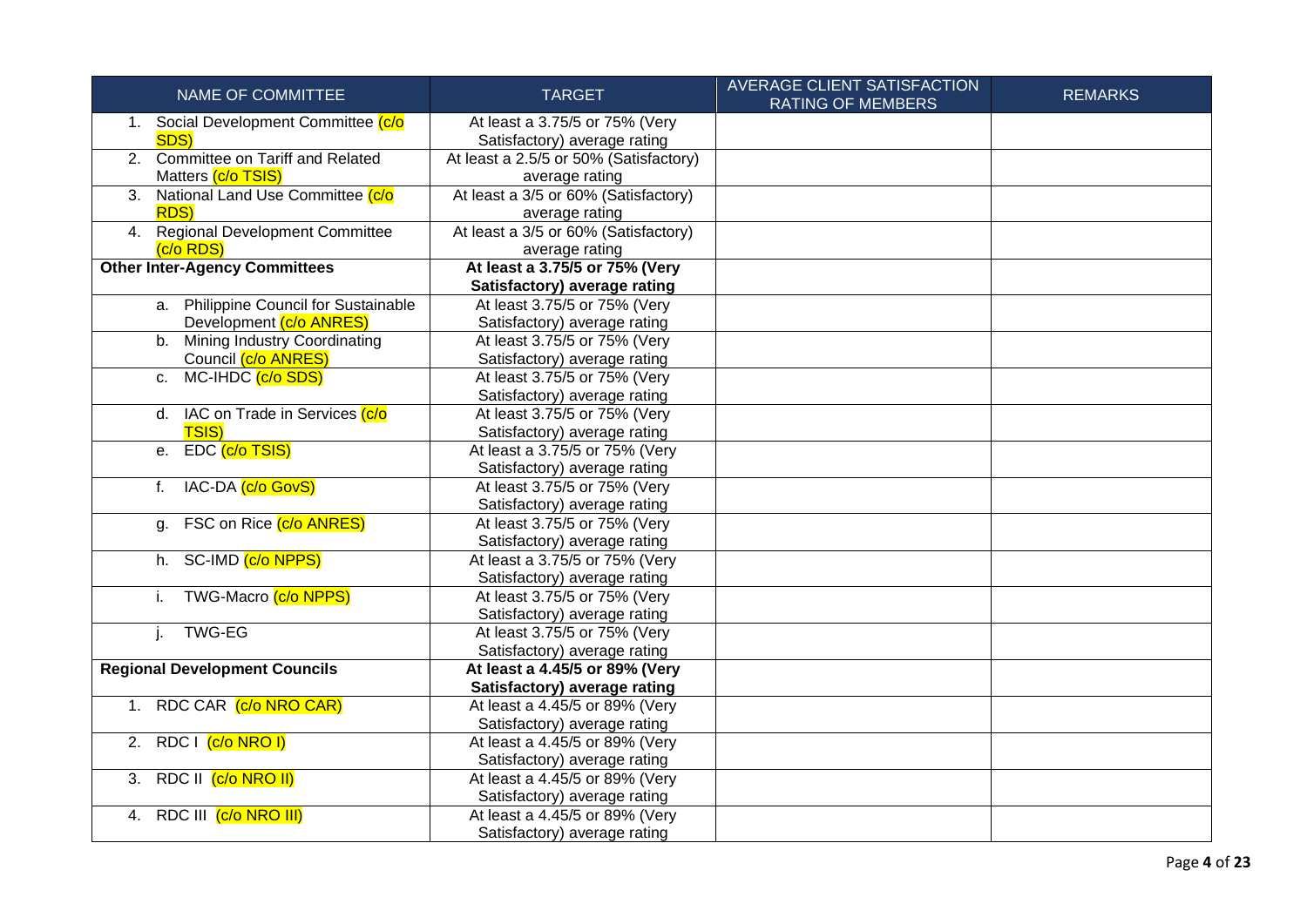| NAME OF COMMITTEE                                        | <b>TARGET</b>                  | <b>AVERAGE CLIENT SATISFACTION</b><br><b>RATING OF MEMBERS</b> | <b>REMARKS</b> |
|----------------------------------------------------------|--------------------------------|----------------------------------------------------------------|----------------|
| 5. RDC IV-A (c/o NRO IV-A)                               | At least a 4.45/5 or 89% (Very |                                                                |                |
|                                                          | Satisfactory) average rating   |                                                                |                |
| RDC MIMAROPA (C/O NRO<br>6.                              | At least a 4.45/5 or 89% (Very |                                                                |                |
| <b>MIMAROPA)</b>                                         | Satisfactory) average rating   |                                                                |                |
| 7. RDC V (c/o NRO V)                                     | At least a 4.45/5 or 89% (Very |                                                                |                |
|                                                          | Satisfactory) average rating   |                                                                |                |
| RDC VI (c/o NRO VI)<br>8.                                | At least a 4.45/5 or 89% (Very |                                                                |                |
|                                                          | Satisfactory) average rating   |                                                                |                |
| RDC VII (c/o NRO VII)<br>9.                              | At least a 4.45/5 or 89% (Very |                                                                |                |
|                                                          | Satisfactory) average rating   |                                                                |                |
| 10. RDC VIII (c/o NRO VIII)                              | At least a 4.45/5 or 89% (Very |                                                                |                |
|                                                          | Satisfactory) average rating   |                                                                |                |
| 11. RDC IX (c/o NRO IX)                                  | At least a 4.45/5 or 89% (Very |                                                                |                |
|                                                          | Satisfactory) average rating   |                                                                |                |
| 12. RDC X (c/o NRO X)                                    | At least a 4.45/5 or 89% (Very |                                                                |                |
|                                                          | Satisfactory) average rating   |                                                                |                |
| 13. RDC XI (c/o NRO XI)                                  | At least a 4.45/5 or 89% (Very |                                                                |                |
|                                                          | Satisfactory) average rating   |                                                                |                |
| RDC XI Special Meeting on the MRP-TDD<br>(July 21, 2020) |                                | <b>Very Satisfactory</b>                                       |                |
| RDC XI 3Q Virtual Meeting (September                     |                                | <b>Very Satisfactory</b>                                       |                |
| 16, 2020)                                                |                                |                                                                |                |
| 14. RDC XII (c/o NRO XII)                                | At least a 4.45/5 or 89% (Very |                                                                |                |
|                                                          | Satisfactory) average rating   |                                                                |                |
| 15. RDC XIII (c/o NRO XIII)                              | At least a 4.45/5 or 89% (Very |                                                                |                |
|                                                          | Satisfactory) average rating   |                                                                |                |

#### NAME OF COMMITTEE/ COUNCIL:

| DATE OF MEETING | NAME OF COMMITTEE/ COUNCIL MEMBER                                   | SATISFACTION RATING GIVEN BY<br><b>MEMBER</b> | <b>Remarks</b> |
|-----------------|---------------------------------------------------------------------|-----------------------------------------------|----------------|
| July 10, 2020   | <b>Communication for Development Network</b><br>(C4DNet) XI Meeting | <b>Very Satisfactory</b>                      |                |
| July 10, 2020   | Regional Land Use Committee (RLUC) XI<br><b>Meeting</b>             | <b>Very Satisfactory</b>                      |                |
| August 5, 2020  | <b>C4DNet XI Meeting (with Learning Sessions)</b>                   | <b>Very Satisfactory</b>                      |                |
| August 13, 2020 | <b>Virtual Sectoral Consultation (Economic</b><br>Sector)           | <b>Very Satisfactory</b>                      |                |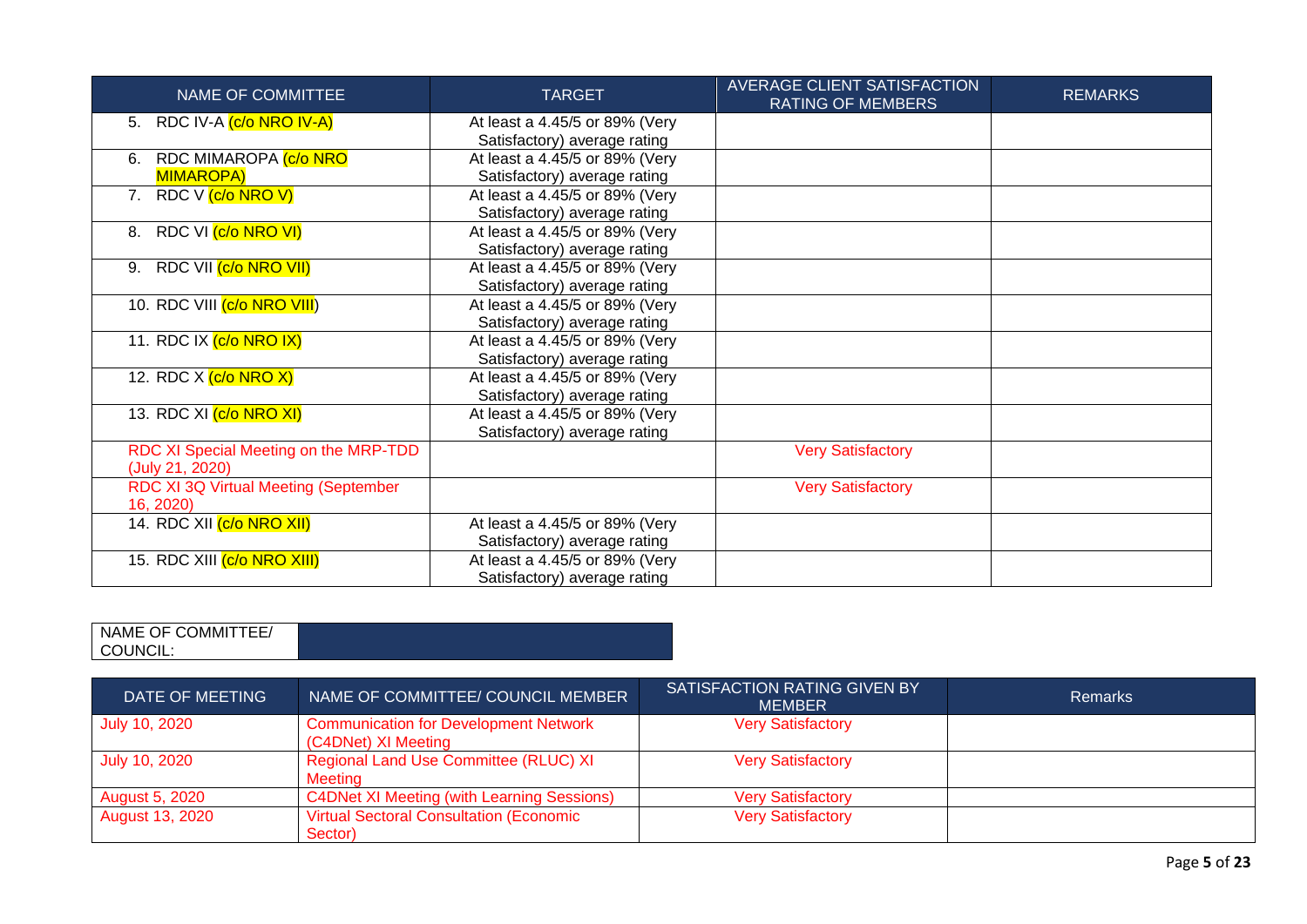| <b>August 14, 2020</b> | <b>C4DNet XI Board Meeting</b>                                                       | <b>Very Satisfactory</b>  |                                                                                        |
|------------------------|--------------------------------------------------------------------------------------|---------------------------|----------------------------------------------------------------------------------------|
| August 17, 2020        | <b>Regional Project Monitoring Committee</b><br>(RPMC) XI 3Q 2020 Virtual Monitoring | <b>Very Satisfactory</b>  |                                                                                        |
| <b>August 20,2020</b>  | Infrastructure Development Committee (IDC)<br><b>XI Meeting</b>                      | <b>Very Satisfactory</b>  |                                                                                        |
| September 2, 2020      | <b>RLUC XI Meeting</b>                                                               | <b>Very Satisfactory</b>  |                                                                                        |
| September 4, 2020      | <b>Development Administration Committee (DAC)</b><br><b>XI Meeting</b>               | <b>Very Satisfactory</b>  |                                                                                        |
| September 9, 2020      | <b>RPMC XI Meeting</b>                                                               | <b>Very Satisfactory</b>  |                                                                                        |
| September 9, 2020      | Social Development Committee (SDC) XI<br><b>Meeting (3rd Quarter)</b>                | <b>Very Satisfactory</b>  |                                                                                        |
| September 10, 2020     | Economic Development Committee (EDC) XI<br>Meeting                                   | 4.2/5 [Very Satisfactory] | Too many agenda, particularly urgent<br>requests for RDC XI endorsement of<br>projects |
| September 11, 2020     | Macro Finance Committee (MFC) XI Meeting                                             | <b>Very Satisfactory</b>  |                                                                                        |
| September 30, 2020     | Balik Probinsya, Bagong Pag-asa (BP2)<br><b>Special Committee Meeting</b>            | <b>Very Satisfactory</b>  |                                                                                        |

### *Output Indicators*

### PERFORMANCE INDICATOR 1:

Percentage of requests for policy recommendations on socio-economic and development matters prepared or reviewed within the required date and/or time of completion

### Definition:

- This refers to the proportion of total number of requests that were reviewed within 10 working days from date of receipt or within the date indicated by requesting party.
- This indicator measures the timeliness of conduct of short-term policy reviews. An increase of this indicator is a sign of progress on the provision of timely analyses of development issues and policy alternatives to decision-makers – the President, the Cabinet, and the Congress.

### Means of verification:

- NEDA Document and Assignment Tracking System (DATS) or logbook to determine date of acceptance of request and release of response; and
- Document analysis

### Monitoring Mechanism:

- Accomplishments are integrated in the NEDA Quarterly Physical Report of Operations (QPRO) which is submitted to DBM and COA as well as in the Office Performance Commitments.
- Computed as = (Total number of policy recommendations prepared/ reviewed within required date and/or time of completion / Total number of policy recommendations prepared and reviewed) x 100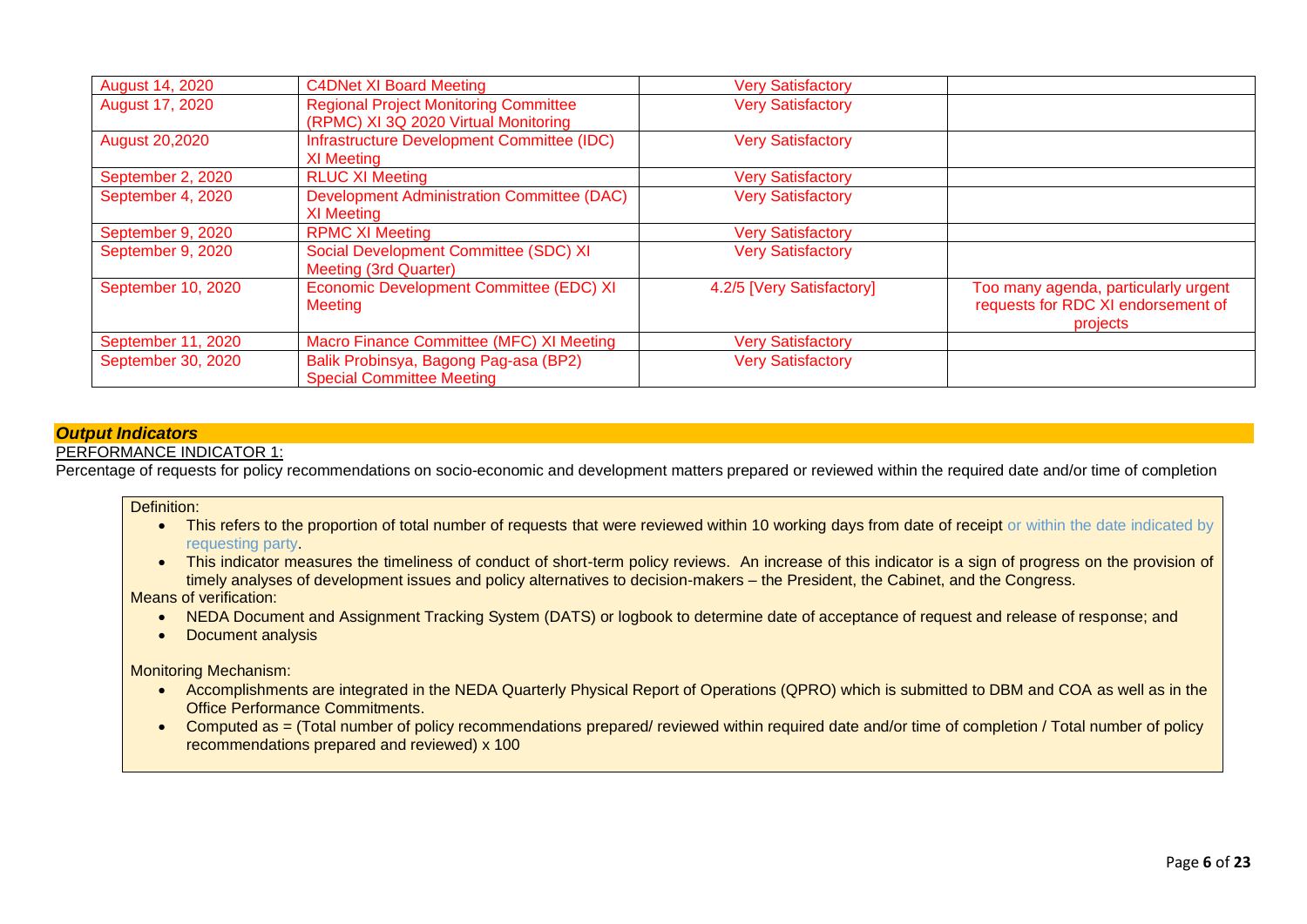2020 target: 97%; Quarterly target: 97%

**External Request** *(c/o all Staffs and NROs)*

| <b>NAME OF POLICY</b><br><b>REQUESTS</b><br>(Specify the policies<br>requested for review)                         | <b>REQUESTING</b><br><b>PARTY</b><br>(Senate/HOR/<br><b>NEDA Board</b><br>Committees/<br>RDCs, etc.) | <b>DATE</b><br><b>DEADLIN</b><br><b>ACTUAL</b><br><b>RECEIVE</b><br><b>DATE OF</b><br>E OF<br>D BY<br><b>REQUES</b><br><b>SUBMISSION</b><br><b>NEDA</b> |                         | PREPARED/REVIEWED<br><b>WITHIN REQUIRED</b><br>DATE AND/OR TIME OF<br><b>COMPLETION</b><br>(Y for Yes and N for No) | <b>ADOPTED BY</b><br><b>DECISION</b><br><b>MAKERS</b><br>(Y for Yes and N<br>for No)                                                                                       | <b>REMARKS</b><br>*indicate reason for not<br>preparing/reviewing policy<br>requests within required<br>date and/or time of<br>completion / reason why<br>policy recommendations<br>were not adopted by<br>decision makers |                                    |
|--------------------------------------------------------------------------------------------------------------------|------------------------------------------------------------------------------------------------------|---------------------------------------------------------------------------------------------------------------------------------------------------------|-------------------------|---------------------------------------------------------------------------------------------------------------------|----------------------------------------------------------------------------------------------------------------------------------------------------------------------------|----------------------------------------------------------------------------------------------------------------------------------------------------------------------------------------------------------------------------|------------------------------------|
| 1. Comments on the<br><b>IGACOS Mango</b><br>Code                                                                  | Province of<br>Davao del<br><b>Norte</b>                                                             | <b>July 15,</b><br>2020                                                                                                                                 | <b>July 31,</b><br>2020 | July 29, 2020                                                                                                       | Y                                                                                                                                                                          | <b>TBD</b>                                                                                                                                                                                                                 |                                    |
| Davao del Norte<br><b>State College</b><br>(DNSC) Land Use<br>Development and<br>Infrastructure Plan,<br>2020-2024 | <b>DNSC</b>                                                                                          |                                                                                                                                                         |                         |                                                                                                                     | Ÿ                                                                                                                                                                          |                                                                                                                                                                                                                            | Inputs submitted to<br><b>DRD</b>  |
| Comments on the<br>$\mathbf{3}$ .<br>Proposed Policy on<br><b>Exportation of</b><br><b>Whole Coconuts</b>          |                                                                                                      |                                                                                                                                                         |                         |                                                                                                                     | Ÿ                                                                                                                                                                          |                                                                                                                                                                                                                            | Inputs submitted to<br><b>PFPD</b> |
| <b>List of Davao del</b><br>$\overline{4}$<br>Sur PAPs in the FY<br><b>2021 NEP</b>                                | Office of<br>Congressperson<br>Cagas                                                                 | September<br>21, 2020                                                                                                                                   |                         | September<br>25, 2020                                                                                               | Y                                                                                                                                                                          |                                                                                                                                                                                                                            |                                    |
| <b>TOTAL NUMBER OF</b><br><b>POLICY</b><br><b>RECOMMENDATIONS</b><br><b>PREPARED AND</b><br><b>REVIEWED: 4</b>     |                                                                                                      |                                                                                                                                                         |                         |                                                                                                                     | <b>TOTAL NO. OF POLICY</b><br><b>RECOMMENDATIONS</b><br><b>PREPARED/REVIEWED</b><br><b>WITHIN THE</b><br><b>REQUIRED DATE</b><br><b>AND/OR TIME OF</b><br>COMPLETION = $4$ | <b>TOTAL NO. OF</b><br><b>POLICY</b><br><b>RECOMMENDAT</b><br><b>IONS ADOPTED</b><br><b>BY DECISION</b><br>$MAKERS =$                                                                                                      |                                    |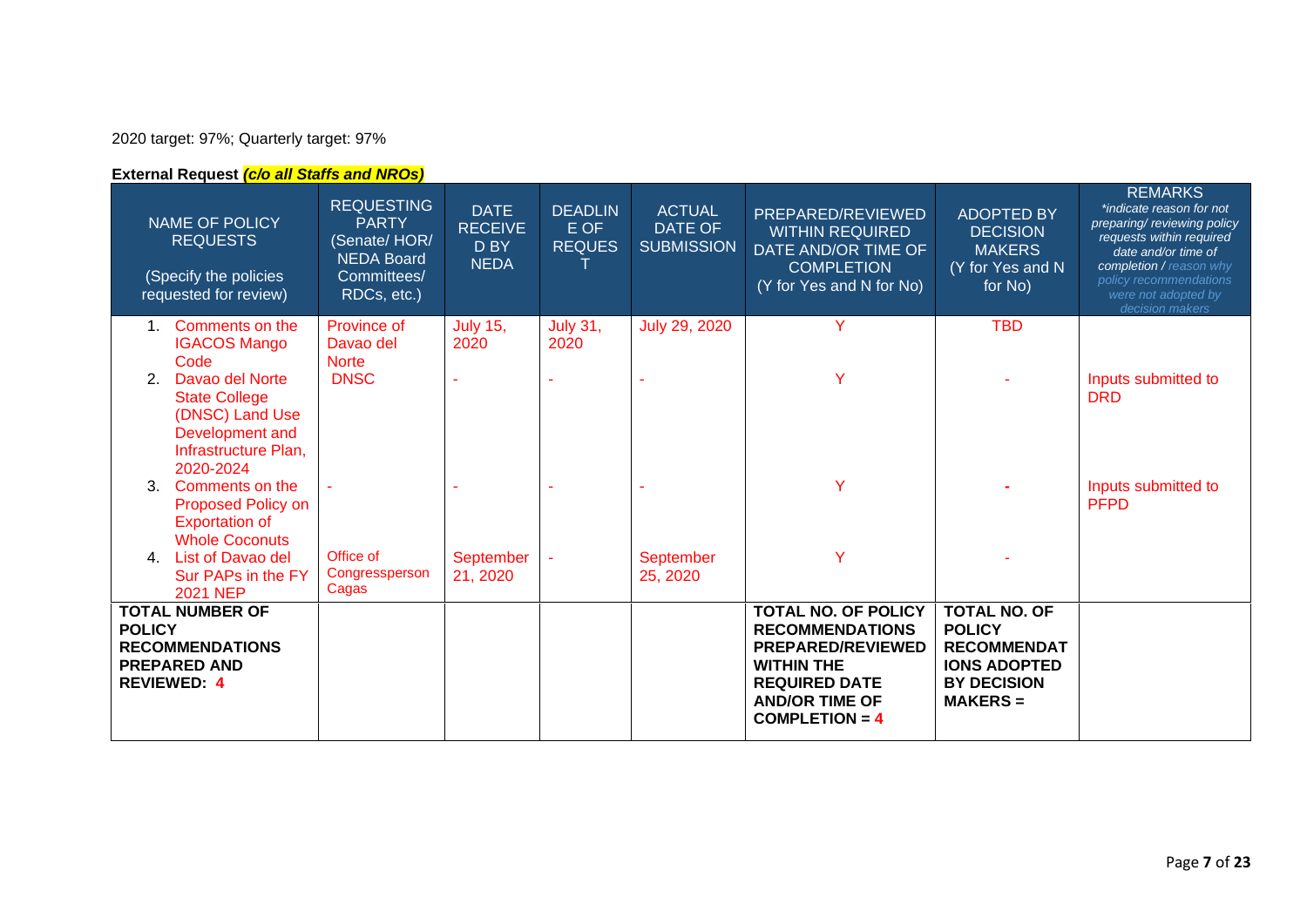| Internal Request (c/o all Staffs and NROs)                                                                                                                                                                             |                                                                    |                                                                                                                              |                                                                                                                                        |
|------------------------------------------------------------------------------------------------------------------------------------------------------------------------------------------------------------------------|--------------------------------------------------------------------|------------------------------------------------------------------------------------------------------------------------------|----------------------------------------------------------------------------------------------------------------------------------------|
| <b>NAME OF POLICY REQUESTS</b><br>(Specify the policies requested for review)                                                                                                                                          | <b>REQUESTING PARTY</b><br>(Staffs/NROs, e.g. SDS,<br>NRO 3, etc.) | PREPARED/REVIEWED<br><b>WITHIN REQUIRED DATE</b><br><b>AND/OR TIME OF</b><br><b>COMPLETION</b><br>(Y for Yes and N for No)   | <b>REMARKS</b><br>*indicate reason for not<br>preparing/reviewing policy<br>requests within required date<br>and/or time of completion |
| 1. Inputs to the Ask NEDA Event                                                                                                                                                                                        | <b>NEDA - RDG</b>                                                  |                                                                                                                              |                                                                                                                                        |
| 2. Possible Issues that might be raised by members of the<br>House of Representatives during the FY 2021 Budget<br>Hearing                                                                                             | <b>NEDA - RDS</b>                                                  | Ÿ                                                                                                                            |                                                                                                                                        |
| 3. Agenda Items for the Third Quarter MNRDG                                                                                                                                                                            | <b>NEDA - RDS</b>                                                  | Ÿ                                                                                                                            | Inputs submitted to ORD for<br>consolidation                                                                                           |
| 4. Status of RDCom-MAC Resolutions emanating from the 27 <sup>th</sup><br>Conference                                                                                                                                   | <b>NEDA Caraga</b>                                                 | Ÿ                                                                                                                            |                                                                                                                                        |
| 5. Validation of the RDC Endorsement of the Retrofitted PRDP<br>USD 280 Million Second Additional Financing (AF-2)                                                                                                     | <b>NEDA - PIS</b>                                                  | Ÿ                                                                                                                            |                                                                                                                                        |
| 6. Senate Bill No. 1022: Forest Lands Limit Act of 2019                                                                                                                                                                |                                                                    | Y                                                                                                                            | <b>Comments submitted to PFPD</b>                                                                                                      |
| 7. Draft EO on Fast-Tracking the Implementation of Land Use-<br><b>Related Policies to Ensure Sustainable Land Use</b><br>Management                                                                                   | <b>NEDA - RDS</b>                                                  | Ÿ                                                                                                                            | <b>Comments submitted to PFPD</b>                                                                                                      |
| 8. Request for Inputs on the Budget Notecards for the FY 2021<br><b>Budget Deliberation</b>                                                                                                                            | <b>NEDA - CAG</b>                                                  | Y                                                                                                                            |                                                                                                                                        |
| 9. List of Issues that might be raised during the FY 2021 Budget<br>Hearing                                                                                                                                            | <b>NEDA - RDS</b>                                                  | Y                                                                                                                            |                                                                                                                                        |
| 10. Comments on the Interim Report for the Formulation of<br>Tourism Infrastructure Development Plans for Transforming<br><b>Communities towards Resilient, Inclusive and Sustainable</b><br>Tourism (TouRIST) Program | $NEDA - IS$                                                        | Y                                                                                                                            |                                                                                                                                        |
| 11. Status of Major Projects in the Region                                                                                                                                                                             | <b>NEDA - RDG</b>                                                  | Y                                                                                                                            |                                                                                                                                        |
| 12. List of Top 5 RDC XI-endorsed Projects of Major Agencies<br>and Status of Inclusion in the FY 2021 National Expenditure<br>Program (NEP)                                                                           | <b>NEDA - RDG</b>                                                  | Ÿ                                                                                                                            |                                                                                                                                        |
| TOTAL NUMBER OF POLICY RECOMMENDATIONS PREPARED AND REVIEWED: 12                                                                                                                                                       |                                                                    | TOTAL NUMBER OF POLICY RECOMMENDATIONS<br>PREPARED/REVIEWED WITHIN THE REQUIRED DATE<br><b>AND/OR TIME OF COMPLETION: 12</b> |                                                                                                                                        |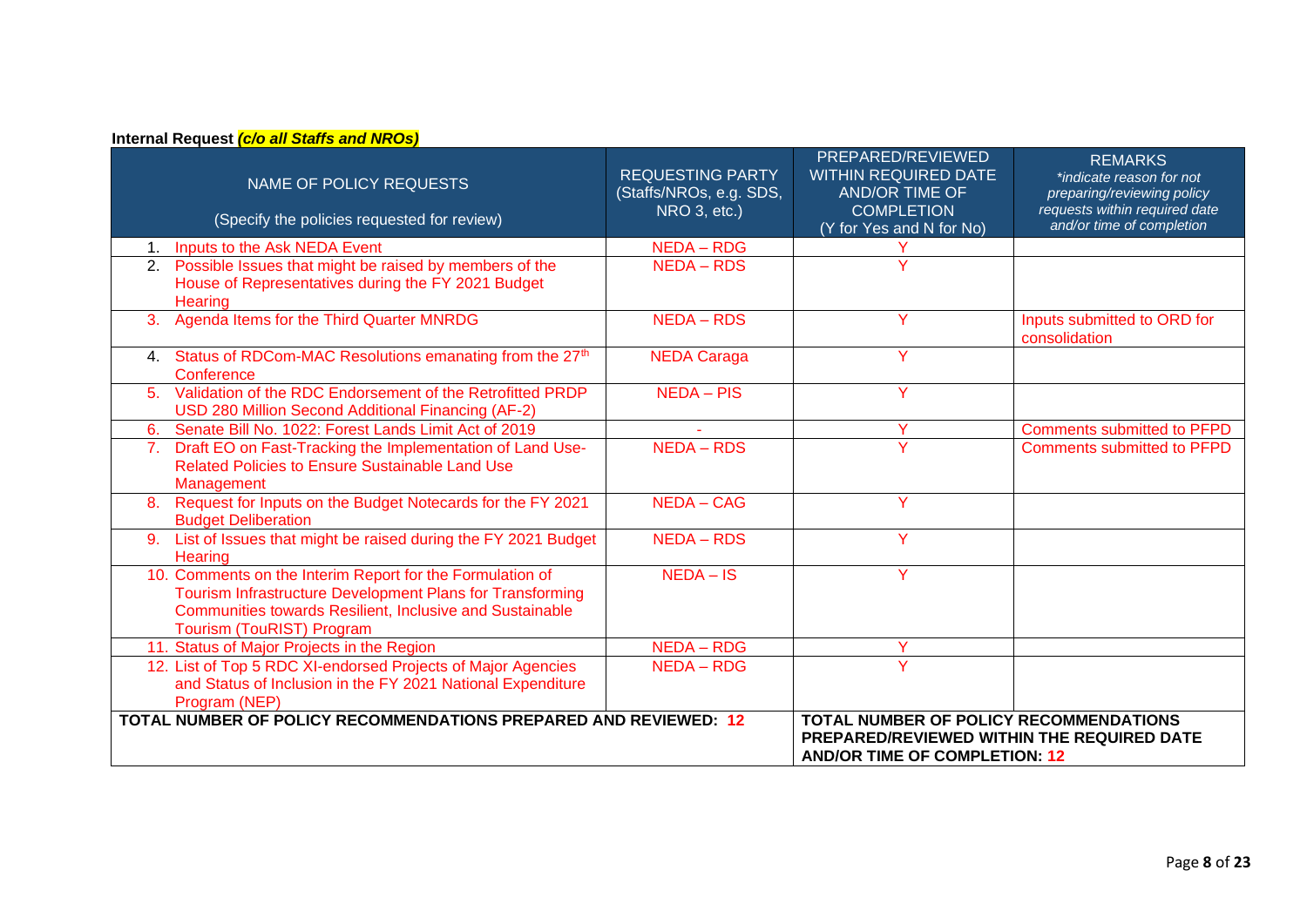Number of plans prepared/updated and submitted within schedule to NEDA Board, RDCom, NLUC, RDCs, and/or Secretary of Socioeconomic Planning, respectively, for approval

#### Definition:

- This refers to the count of planning documents prepared/ updated, and submitted within schedule to the NEDA Board, Regional Development Committee (RDCom), National Land Use Committee (NLUC), Regional Development Councils (RDCs), and/or the Secretary of Socioeconomic Planning.
- This indicator measures the timeliness of preparation/ updating, and submission of planning documents that serve as guide in the formulation and implementation of policies, programs and projects.
- Plans refer to the following, among others: Philippine Development Plan (PDP), Regional Development Plans (RDP), Area Spatial Development Framework (ASDF) plans, Regional Spatial Development Framework (RDSF) plans, National Physical Framework Plan (NPFP), National Priority Plan (NPP), and other plans that NEDA is tasked to prepare in accordance with pronouncements and priorities of the President, laws, rules and regulations, and executive issuances in the future.

Means of verification:

- Analysis of the following documents:
	- o NEDA Board resolutions
	- o RDC resolutions
	- o Minutes of meetings of NEDA Board and its Committees, and Technical Committee on the NPP, RDCs and its Committees
	- o Planning Guidelines and schedules for the preparation of plans

Monitoring Mechanism:

• Accomplishments are integrated in the NEDA Quarterly Physical Report of Operations (QPRO) which is submitted to DBM and COA as well as in the Office Performance Commitments.

2020 Target: 17 total (1 Results Matrices [RM], 7 RDPs, 2 RSDFs, 6 RPFPs, 1 NPP)

| NAME OF PLANNING DOCUMENT |                                                                                  | TARGET NUMBER<br><b>OF PLANS</b><br>PREPARED/<br><b>UPDATED</b> | DATE OF<br>SUBMISSION/PRESENTATION TO<br>SECRETARY OF SOCIOECONOMIC<br>PLANNING/NEDA BOARD/RDCom/<br>NLUC/RDCs | <b>PLANS</b><br><b>PREPARED/UPDATED AND</b><br><b>FINALIZED WITHIN</b><br>SCHEDULE <sup>1</sup><br>(Y for yes and N for no) | <b>REMARKS</b><br>*indicate reason for not<br>submitting/presenting the<br>plans within schedule |
|---------------------------|----------------------------------------------------------------------------------|-----------------------------------------------------------------|----------------------------------------------------------------------------------------------------------------|-----------------------------------------------------------------------------------------------------------------------------|--------------------------------------------------------------------------------------------------|
|                           | <b>Results Matrices (RM)</b><br>Compendium (c/o MES)                             | updated RM<br>compendium by 1st                                 |                                                                                                                |                                                                                                                             |                                                                                                  |
|                           | 2. Regional Development Plans<br>(RDPs) (c/o NROs 1, 5, 8, 9, 11,<br>12, CARAGA) | Quarter<br>7 RDPs by 2 <sup>nd</sup><br>Quarter                 |                                                                                                                | v                                                                                                                           | The printing of the Davao<br>Region Development Plan<br>2017-2022<br>(DRDP),                     |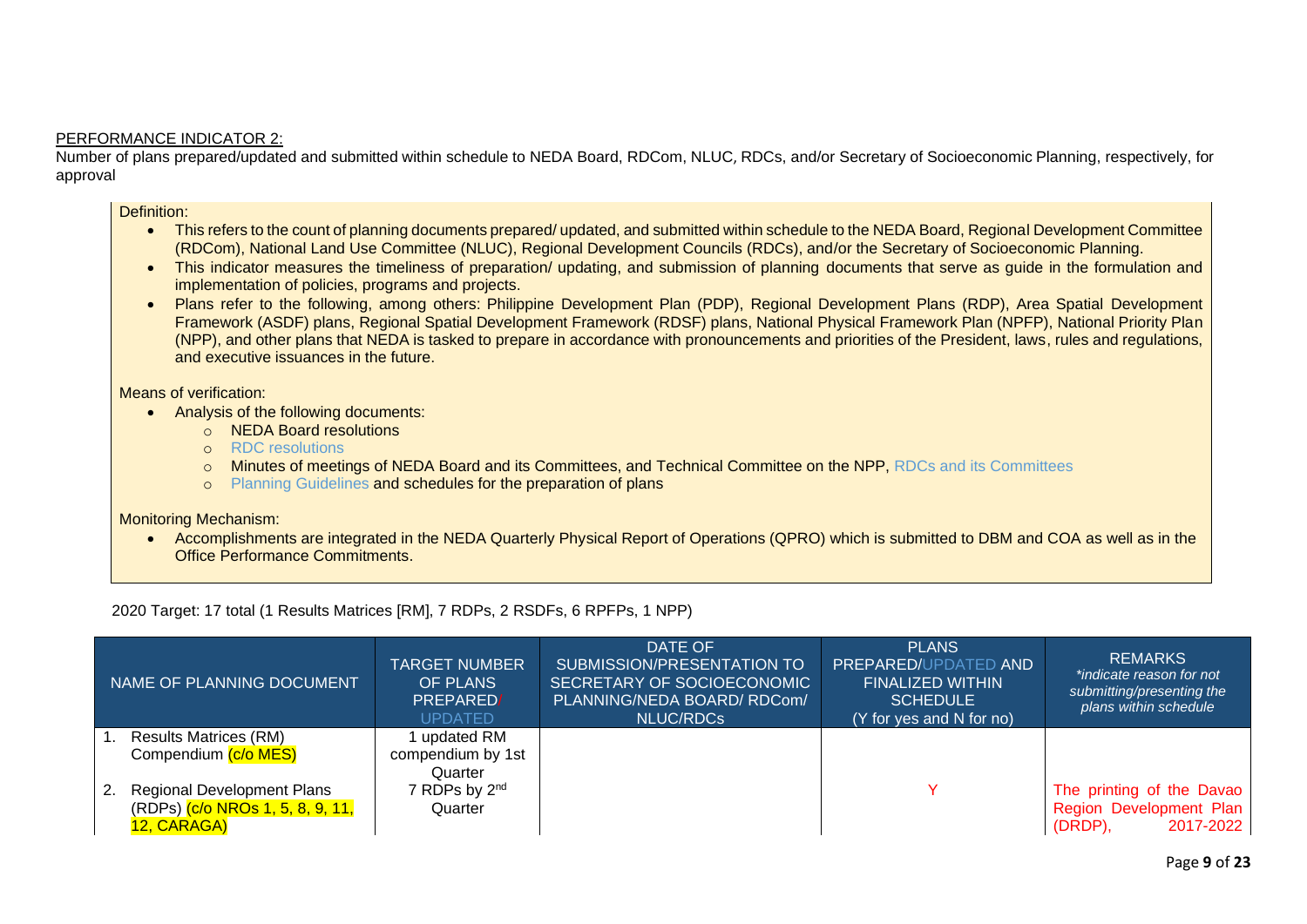| 2 RSDFs by 4th<br><b>Regional Spatial Development</b><br>3.<br>Frameworks (RSDFs) (c/o NROs<br>Quarter<br>11, 12)<br>6 RPFPs by 4th<br><b>Regional Physical Framework</b><br>4.<br>Plan (RPFP) (c/o NROs CAR, 3,<br>Quarter<br>5, 7, 8, CARAGA)<br>National Priority Plan (NPP) (c/o<br>NPP by 1 <sup>st</sup> Quarter<br>5.<br>SDS) |                                                                  | accompanying documents<br>was completed on August<br>10, 2020. Final distribution<br>list was already approved<br>distribution<br>and<br>will<br>commence once the client<br>feedback<br>form<br>survey<br>(CFS) has been finalized. |
|--------------------------------------------------------------------------------------------------------------------------------------------------------------------------------------------------------------------------------------------------------------------------------------------------------------------------------------|------------------------------------------------------------------|--------------------------------------------------------------------------------------------------------------------------------------------------------------------------------------------------------------------------------------|
| <b>TOTAL NUMBER OF PLANS PREPARED: 17</b>                                                                                                                                                                                                                                                                                            | TOTAL NUMBER OF PLANS SUBMITTED/PRESENTED WITHIN<br>$SCHEDULE =$ |                                                                                                                                                                                                                                      |

Number of economic reports prepared on or before the release of official statistics for each reference period

Definition:

- This refers to the count of the following economic reports prepared on or before the release of official statistics for each reference period (i.e., month, quarter, semester, and/or year): (a) monthly report on Trade, (b) monthly report on Consumer Price Index, (c) monthly Integrated Survey of Selected Industries, (e) quarterly report on National Accounts, (f) quarterly report on Labor and Employment, (g) annual report on Poverty Statistics.
- This indicator measures the timeliness dimension of preparation of economic reports. An increase of this indicator is a sign of progress on the provision of timely economic information.

Means of verification:

- NEDA Document and Assignment Tracking System (DATS) or logbook to determine date of acceptance of request and release of response; and
- Document analysis

Monitoring Mechanism:

• Accomplishments are integrated in the NEDA Quarterly Physical Report of Operations (QPRO) which is submitted to DBM and COA as well as in the Officer Performance Commitments.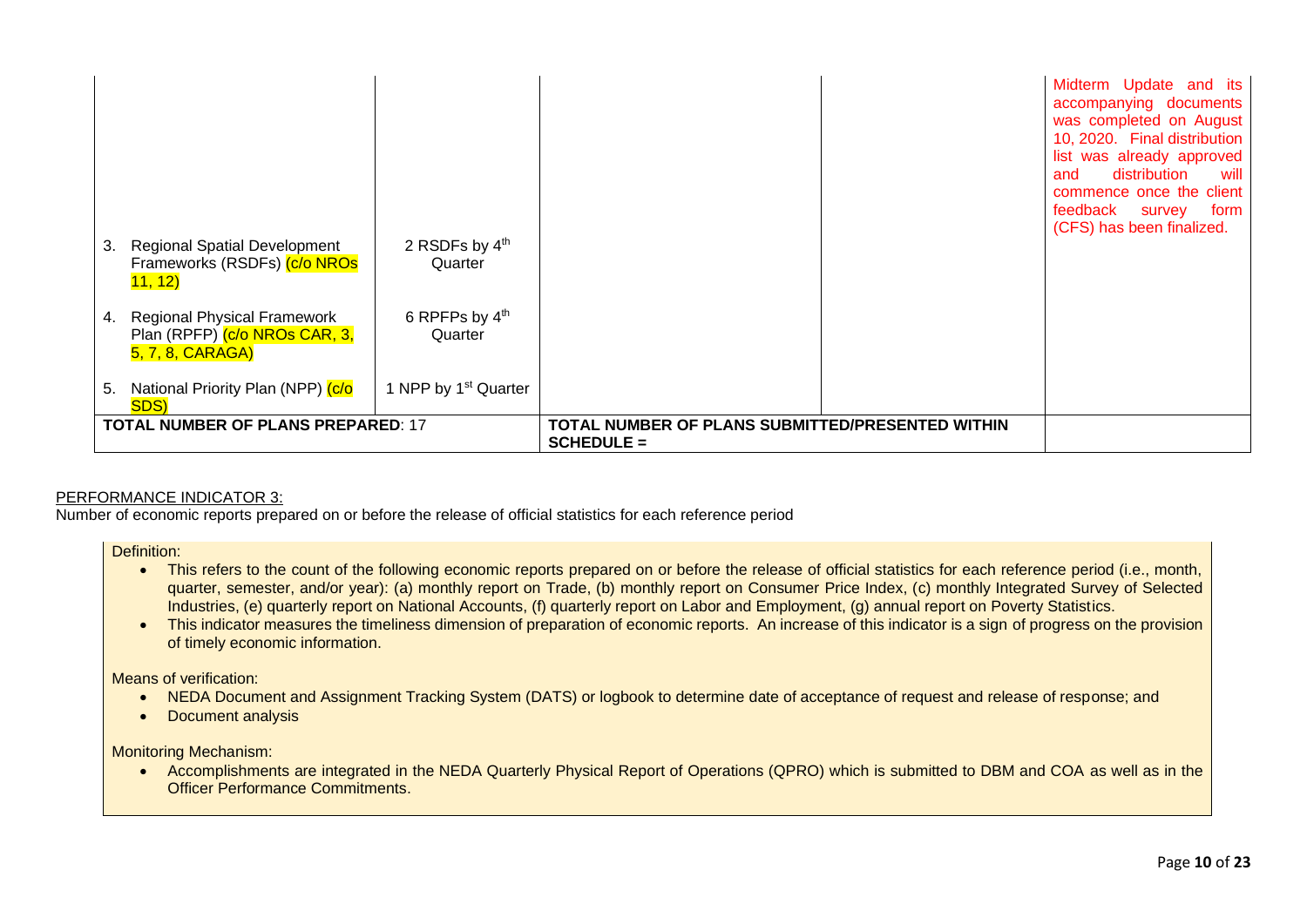# 2020 Target: 44

|                                                                         | <b>TARGET</b> |                |    |                | <b>ACCOMPLISHMENT</b> |              |                |    | <b>PREPARED AND</b><br>SUBMITTED ON OR | <b>REMARKS</b> |                                                                                                      |                                                                                   |
|-------------------------------------------------------------------------|---------------|----------------|----|----------------|-----------------------|--------------|----------------|----|----------------------------------------|----------------|------------------------------------------------------------------------------------------------------|-----------------------------------------------------------------------------------|
| NAME OF ECONOMIC<br><b>REPORT:</b>                                      | <b>TOTAL</b>  | Q <sub>1</sub> | Q2 | Q <sub>3</sub> | Q <sub>4</sub>        | <b>TOTAL</b> | Q <sub>1</sub> | Q2 | Q3                                     | Q <sub>4</sub> | <b>BEFORE RELEASE OF</b><br><b>OFFICIAL STATISTICS</b><br>(Y for Yes and N for No)                   | *indicate reason for not<br>preparing the reports within<br>the prescribed period |
| <b>National Accounts</b><br>a.<br>(c/o NPPS)                            | 4             |                |    |                |                       |              |                |    |                                        |                |                                                                                                      |                                                                                   |
| Trade (c/o NPPS)<br>b.                                                  | 12            | 3              |    | 3              | 3                     |              |                |    |                                        |                |                                                                                                      |                                                                                   |
| <b>Consumer Price</b><br>C.<br>Index (c/o NPPS)                         | 12            | 3              | 3  | 3              | 3                     |              |                |    |                                        |                |                                                                                                      |                                                                                   |
| Labor and<br>d.<br>Employment (c/o<br><b>NPPS)</b>                      | 4             |                |    |                |                       |              |                |    |                                        |                |                                                                                                      |                                                                                   |
| Monthly Integrated<br>е.<br>Survey of Selected<br>Industries (c/o TSIS) | 12            | 3              |    | 3              | 3                     |              |                |    |                                        |                |                                                                                                      |                                                                                   |
| <b>TOTAL NUMBER OF</b><br><b>ECONOMIC REPORTS</b><br>$=$                | 44            | 11             | 11 | <u>11</u>      | 11                    |              |                |    |                                        |                | <b>NUMBER OF ECONOMIC REPORTS PREPARED</b><br>ON OR BEFORE RELEASE OF OFFICIAL<br><b>STATISTICS=</b> |                                                                                   |

| NAME OF REPORT | <b>PERIOD COVERED</b> | DATE OF PREPARATION | DATE OF RELEASE OF OFFICIAL<br><b>STATISTICS</b> |
|----------------|-----------------------|---------------------|--------------------------------------------------|
|                |                       |                     |                                                  |
|                |                       |                     |                                                  |
|                |                       |                     |                                                  |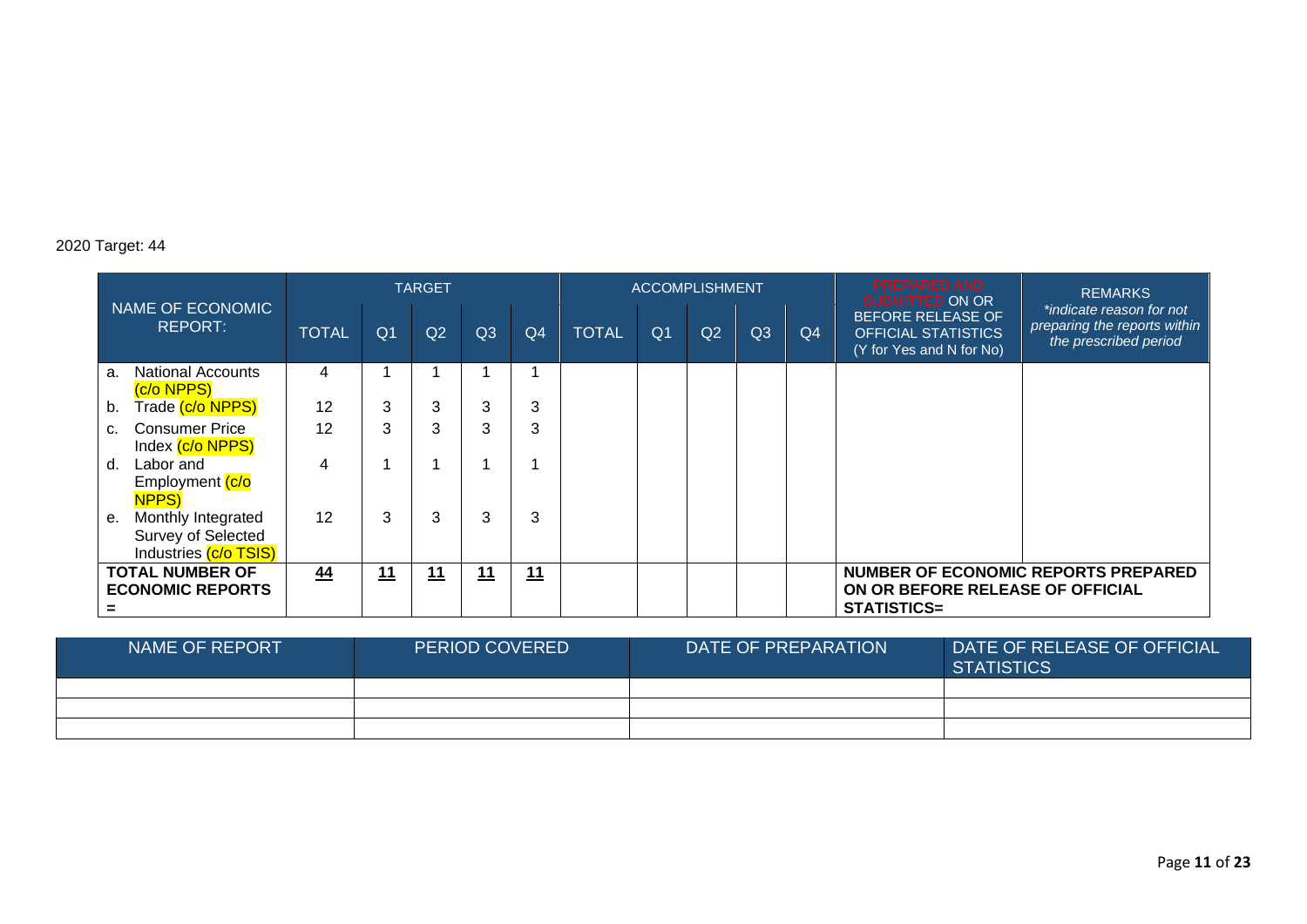# **NATIONAL INVESTMENT PROGRAMMING PROGRAM**

### *Outcome Indicators*

### PERFORMANCE INDICATOR 1:

Average client satisfaction rating of members of the following with the secretariat services provided

- a. Investment Coordination Committee
- b. Infrastructure Committee
- c. Other Inter-Agency Committees

#### Definition:

- This refers to the average satisfaction rating of members of Investment Coordination Committee (ICC) and Infrastructure Committee (INFRACOM) with the completeness and accuracy of meeting documents prepared by NEDA Secretariat.
- This indicator measures quality of NEDA's technical secretariat services provided, specifically the preparation of meeting documents (memorandum, evaluation report, presentation materials, letters, minutes, among others).

#### Means of verification:

• Accomplished surveys/questionnaires/ evaluation sheets

#### Monitoring mechanism:

• Reporting during ICC and INFRACOM meetings

| NAME OF COMMITTEE                           | <b>TARGET</b>                                | <b>AVERAGE CLIENT</b><br>SATISFACTION RATING OF<br><b>MEMBERS</b> | <b>REMARKS</b> |
|---------------------------------------------|----------------------------------------------|-------------------------------------------------------------------|----------------|
| Investment Coordination Committee (C/o PIS) | At least a 3/5 or 60% (Satisfactory) average |                                                                   |                |
|                                             | rating                                       |                                                                   |                |
| Infrastructure Committee (c/o IS)           | At least a 5/5 or 100% (Outstanding) average |                                                                   |                |
|                                             | rating                                       |                                                                   |                |
| <b>Other Inter-Agency Committees</b>        | At least a 4/5 or 80% (Outstanding)          |                                                                   |                |
|                                             | average rating                               |                                                                   |                |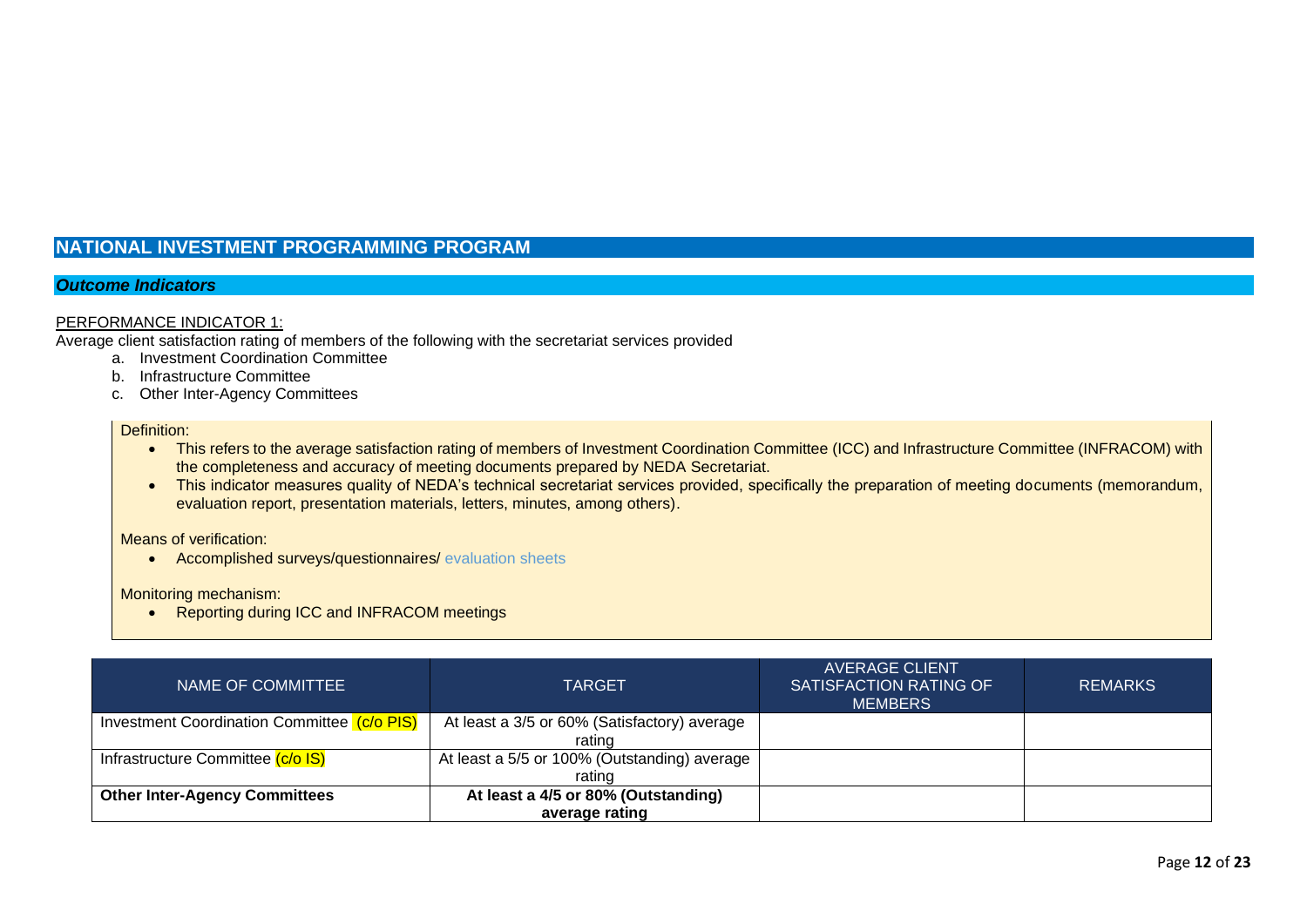|    | NPMC (c/o MES)                 | At least a 4/5 or 80% (Outstanding) average |  |
|----|--------------------------------|---------------------------------------------|--|
|    |                                | rating                                      |  |
|    | Inter-agency Committee on      | At least a 4/5 or 80% (Outstanding) average |  |
|    | Project Management and         | rating                                      |  |
|    | Monitoring (IACPMM)/ PIO       |                                             |  |
|    | System (c/o MES)               |                                             |  |
|    | 3. IATCP <mark>(c/o IS)</mark> | At least a 4/5 or 80% (Outstanding) average |  |
|    |                                | rating                                      |  |
| 4. | INFRACOM-SCWR (C/o IS)         | At least a 4/5 or 80% (Outstanding) average |  |
|    |                                | rating                                      |  |

### NAME OF COMMITTEE:

| DATE OF MEETING | NAME OF COMMITTEE/ COUNCIL<br><b>MEMBER</b> | <b>RATING GIVEN BY MEMBER</b>       | Remarks |
|-----------------|---------------------------------------------|-------------------------------------|---------|
|                 |                                             |                                     |         |
|                 |                                             |                                     |         |
|                 |                                             |                                     |         |
|                 |                                             |                                     |         |
|                 |                                             |                                     |         |
|                 |                                             |                                     |         |
|                 | <b>Count of Members:</b>                    | Sum of Satisfaction Ratings:        |         |
|                 |                                             | <b>Average Satisfaction Rating:</b> |         |

### PERFORMANCE INDICATOR 2:

Percentage of programs and projects approved by the ICC included in the PIP

Definition:

- This pertains to the proportion of programs and projects approved by the ICC which are included in the Public Investment Program (document).
- This indicator measures the responsiveness of programs and projects to the priorities of Government. An increase of this indicator is a sign that programs and projects approved by the ICC are aligned with the priorities of the PDP/RM.
- Computed as = (Total number of programs and projects included in the PIP / Total number of programs and projects approved by the ICC) x 100

Means of verification:

- Analysis of the following documents:
- PIP document
- List of ICC-approved programs and projects

Monitoring mechanism:

• Reports during NEDA Board and ICC meetings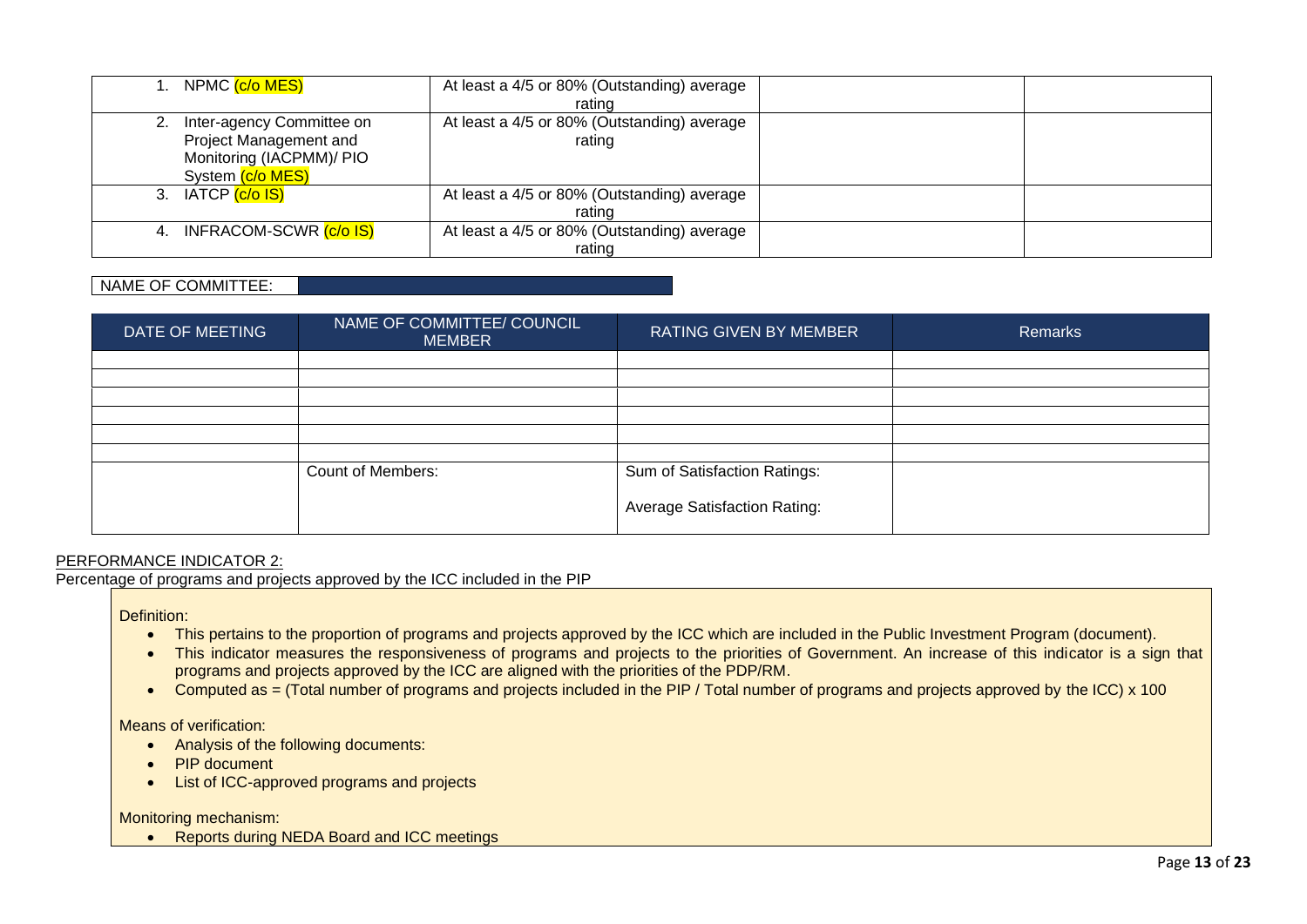• Accomplishments integrated in the Office Performance Commitments

### 2020 target: 90%; Quarterly target: 90%

#### (c/o PIS)

•

| PROGRAM/ PROJECT APPROVED BY THE ICC  | DATE OF APPROVAL BY<br>THE ICC | INCLUDED IN THE PIP<br>(Y for yes and N for no) | <b>REMARKS</b><br>*indicate reason for not evaluating projects<br>within target deadline |  |
|---------------------------------------|--------------------------------|-------------------------------------------------|------------------------------------------------------------------------------------------|--|
|                                       |                                |                                                 |                                                                                          |  |
|                                       |                                |                                                 |                                                                                          |  |
|                                       |                                |                                                 |                                                                                          |  |
| TOTAL NUMBER OF PROGRAMS AND PROJECTS |                                |                                                 | TOTAL NUMBER OF PROGRAMS AND PROJECTS APPROVED BY ICC                                    |  |
| APPROVED BY THE ICC                   |                                | THAT ARE INCLUDED IN THE PIP:                   |                                                                                          |  |

#### *Output Indicators*

### PERFORMANCE INDICATOR 1:

Number of annual/medium-term public investment program documents prepared/updated and submitted every end of the year to the concerned inter-agency bodies for appropriate action

- a. PIP
- b. TRIP
- c. RDIP
- d. AIP

#### Definition:

- This pertains to the number of PIP documents prepared/updated every end of the year.
- This indicator measures the timeliness of formulation/ updating of PIP documents that serve as quide for efficient resource allocation toward priority public investments.

Means of Verification:

- Published PIP, CIIP, TRIP (i.e., printing and/or publication in the NEDA website)
- Posting of RDIP and AIP in the NRO website
- Analysis of the resolutions/ minutes of meetings of the following: NEDA Board, INFRACOM, and RDCs

### Monitoring Mechanism:

• Accomplishments are integrated in the NEDA Quarterly Physical Report of Operations (QPRO) which is submitted to DBM and COA as well as in the Office Performance Commitments.

2020 target: 17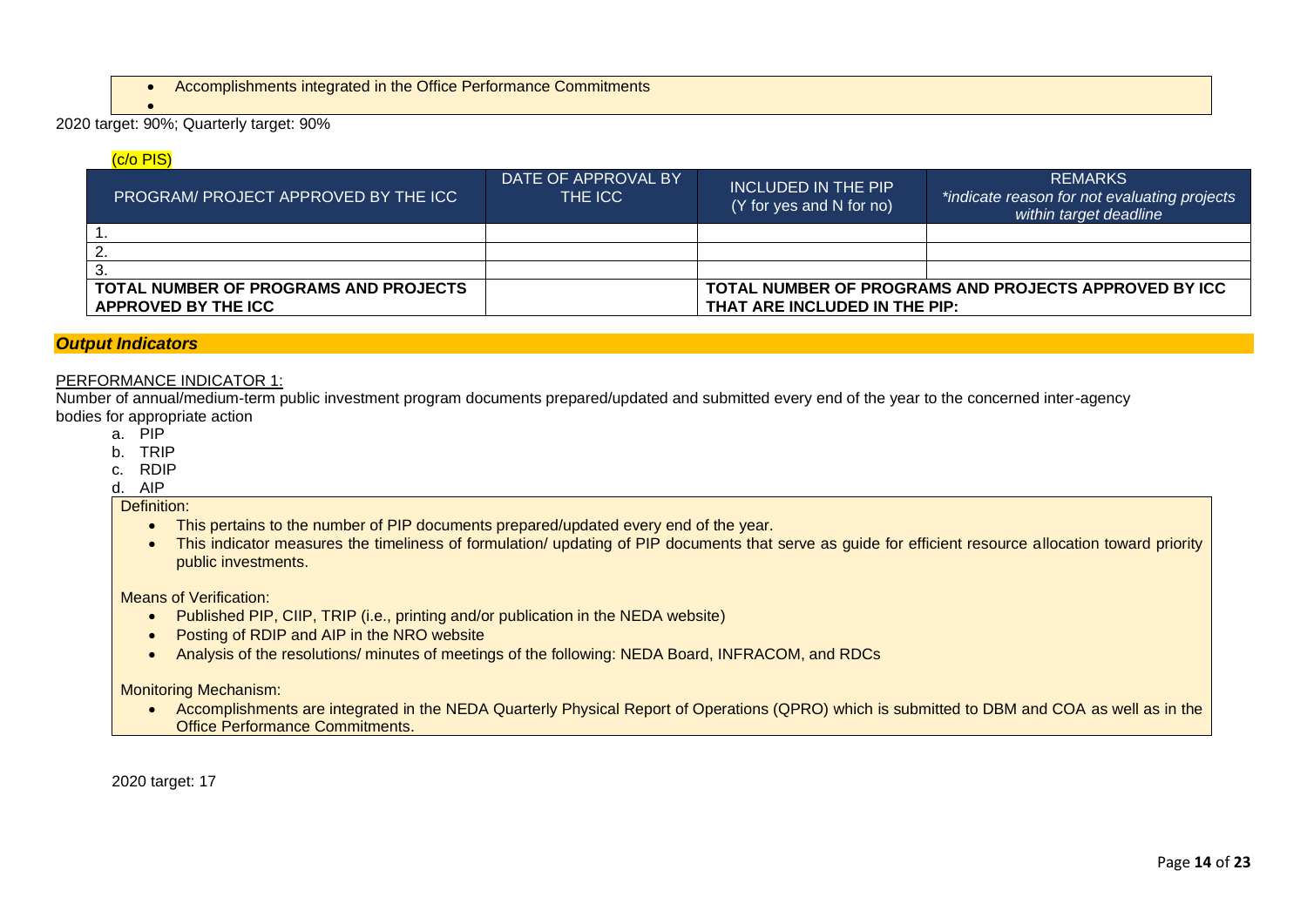| NAME OF PUBLIC INVESTMENT<br><b>PROGRAM DOCUMENT</b>                           | <b>TARGET NUMBER</b><br>OF PIP<br><b>DOCUMENTS</b><br><b>PREPARED</b> | DATE OF SUBMISSION TO<br><b>CONCERNED INTER-AGENCY</b><br><b>BODIES</b> | <b>DOCUMENTS</b><br>PREPARED/UPDATED AND<br><b>SUBMITTED WITHIN THE</b><br><b>YEAR</b><br>(Y for yes and N for no) | <b>REMARKS</b><br>*indicate reason for not<br>preparing/updating and<br>submitting PIP documents<br>within schedule |
|--------------------------------------------------------------------------------|-----------------------------------------------------------------------|-------------------------------------------------------------------------|--------------------------------------------------------------------------------------------------------------------|---------------------------------------------------------------------------------------------------------------------|
| Public Investment Program (PIP)<br>$(c/o$ PIS $)$                              | PIP by 1 <sup>st</sup> Quarter                                        |                                                                         |                                                                                                                    |                                                                                                                     |
| Three-Year Rolling Infrastructure<br>2.<br>Program (c/o IS)                    | I TRIP by 1 <sup>st</sup> Quarter                                     |                                                                         |                                                                                                                    |                                                                                                                     |
| <b>Regional Development</b><br>3.<br>Investment Programs (RDIPs)<br>(c/o NROs) | 15 draft updated<br>RDIPs by 2 <sup>nd</sup> Quarter                  |                                                                         |                                                                                                                    |                                                                                                                     |
| <b>TOTAL NUMBER OF PIP DOCUMENTS PREPARED: 17</b>                              |                                                                       | <b>TOTAL NUMBER OF PLANS SUBMITTED/PRESENTED WITHIN</b><br>THE YEAR $=$ |                                                                                                                    |                                                                                                                     |

Percentage of projects appraised within target deadline

Definition:

• This pertains to the proportion of projects appraised within target deadline (e.g. projects costing Php 2.5 billion and above and with complete requirements appraised within 6 weeks and presented to the ICC-TB for deliberation).

Means of verification:

- Analysis of the minutes of the meetings
- NEDA Document and Assignment Tracking System (DATS) or logbook to determine dates of receipt of project proposal and release of project evaluation reports.

Monitoring Mechanism:

• Accomplishments are integrated in the NEDA Quarterly Physical Report of Operations (QPRO) which is submitted to DBM and COA as well as in the Office Performance Commitments.

## 2020 target: 90%; Quarterly target: 90%

*(c/o All Staffs and NROs)*

| NAME OF PROJECT                                                                                                          | <b>PROPONENT</b><br><b>AGENCY</b> | DATE OF RECEIPT<br>OF PROJECT<br><b>PROPOSAL</b> | DATE OF<br><b>COMPLETION OF</b><br><b>APPRAISAL</b> | <b>APPRAISED WITHIN</b><br><b>TARGET DEADLINE</b><br>(Y for yes and N for no) | <b>REMARKS</b><br>*indicate reason for not<br>evaluating projects within<br>target deadline |
|--------------------------------------------------------------------------------------------------------------------------|-----------------------------------|--------------------------------------------------|-----------------------------------------------------|-------------------------------------------------------------------------------|---------------------------------------------------------------------------------------------|
| 1. Mainstreaming Fourth Industrial<br>Revolution (FIRe) in the Instruction,<br><b>Research. Education and Production</b> | CHED XI                           | June 29, 2020                                    | July 3, 2020                                        |                                                                               | Comments/Inputs<br>submitted to DRD                                                         |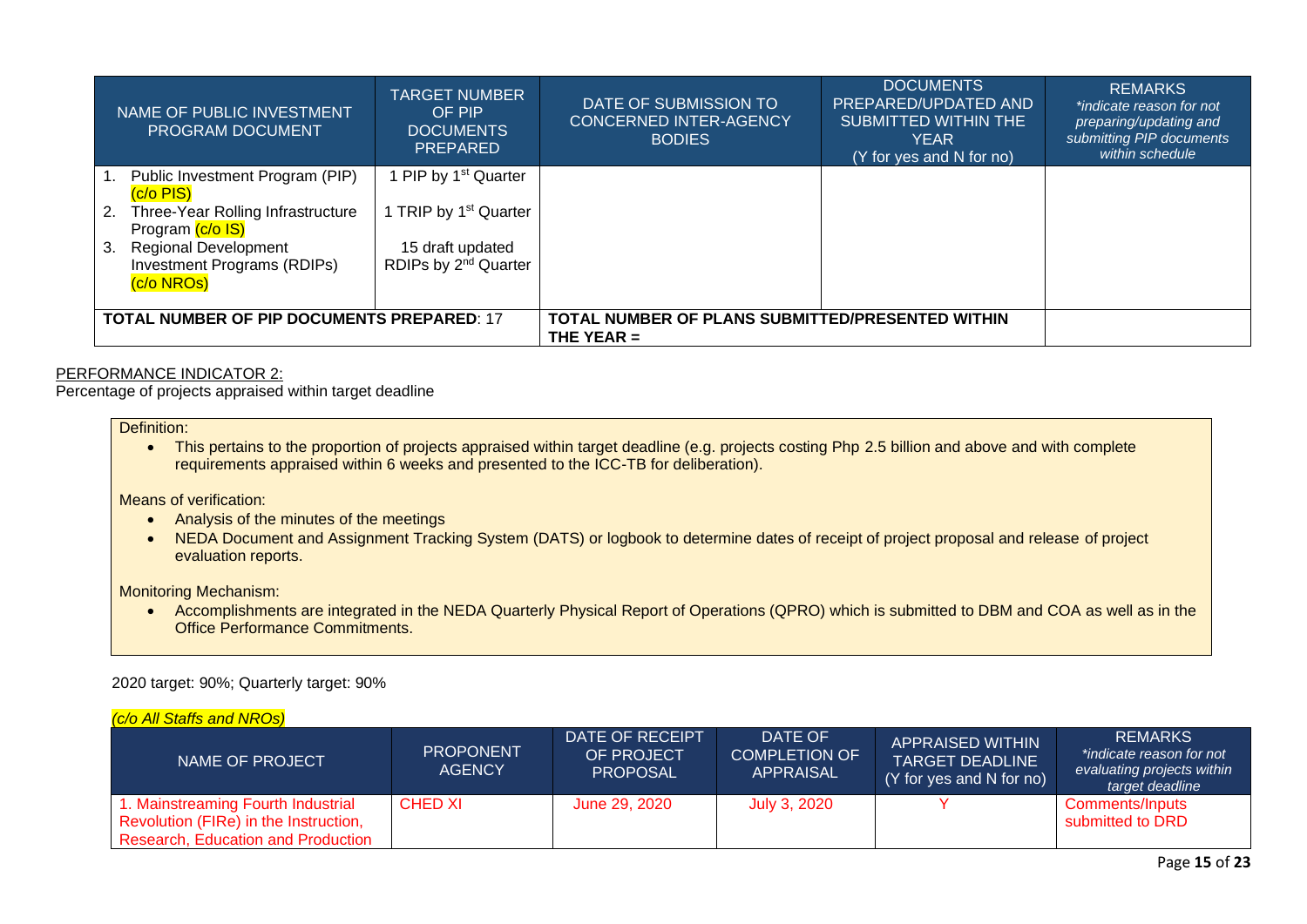| Functions of HEIs in Davao Region<br>(REDI for FIRe Program)            |                             |                    |                       |                                                                                                      |                                                                                        |
|-------------------------------------------------------------------------|-----------------------------|--------------------|-----------------------|------------------------------------------------------------------------------------------------------|----------------------------------------------------------------------------------------|
| 2. Metro Davao Transport Master Plan                                    | City Government of<br>Davao | July 1, 2020       | July 6, 2020          |                                                                                                      | Comments/Inputs<br>submitted to PMED                                                   |
| Mati City Fish Port<br>4.                                               | <b>LGU-Mati City</b>        | July 9, 2020       | <b>August 7, 2020</b> |                                                                                                      | <b>Secretariat's Comments</b><br>presented during the IDC<br>XI Meeting on Sept. 9     |
| Arts and Cultural Hub in Davao<br>5.<br><b>Region (Master Plan)</b>     | <b>DOT XI</b>               | September 3, 2020  | September 9,<br>2020  |                                                                                                      | <b>Secretariat's Comments</b><br>presented during the<br>EDC XI Meeting on Sept.<br>10 |
| <b>Tagum Water District Bulk Water</b><br>6.<br><b>Supply (Queries)</b> | <b>Tagum Water District</b> | September 22, 2020 | September 24,<br>2020 |                                                                                                      | Inputs submitted to<br><b>PMED</b>                                                     |
| <b>TOTAL NUMBER OF PROJECTS APPRAISED: 6</b>                            |                             |                    |                       | <b>TOTAL NUMBER OF</b><br><b>PROJECTS</b><br><b>APPRAISED WITHIN</b><br><b>TARGET DEADLINE:</b><br>h |                                                                                        |

\* Refers to projects with complete submission of documents/information from proponent agencies. Only report projects that completed the appraisal during the period.

# **NATIONAL DEVELOPMENT MONITORING AND EVALUATION PROGRAM**

### *Outcome Indicators*

### PERFORMANCE INDICATOR 1:

Adoption of Socio-Economic Report (SER) as basis for Budget Priorities Framework

### Definition:

- This refers to the adoption of SER for the preparation of the Budget Priorities Framework.
- This indicator measures the improvement of formulating budget priorities based on lessons learned from implementation of the Philippine Development plan.

Means of verification:

• Analysis of SER and Budget Priorities Framework

Monitoring Mechanism:

• Analysis of SER and Budget Priorities Framework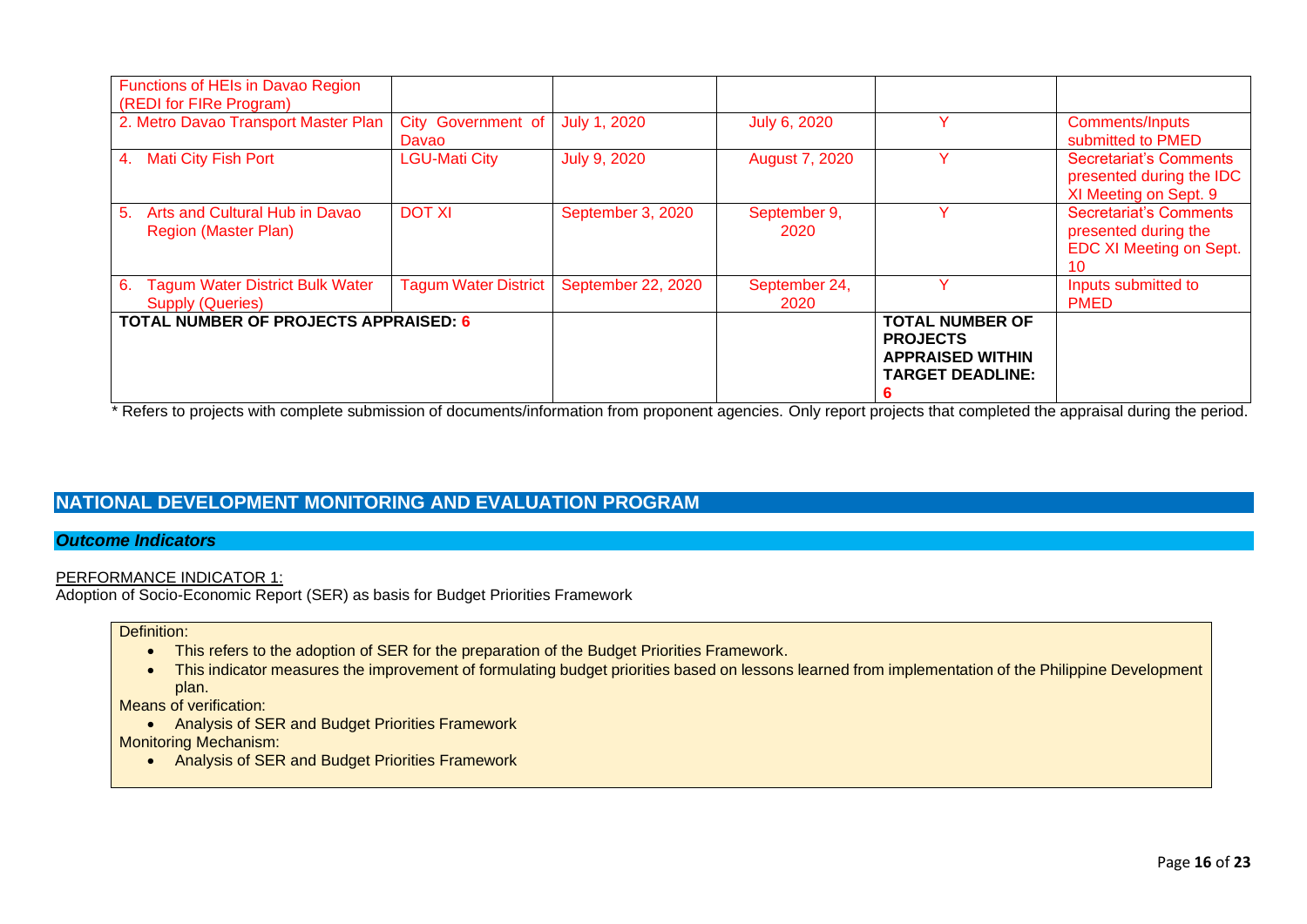| NAME OF DOCUMENT                       | TARGET                                            | ADOPTED AS BASIS FOR<br><b>BUDGET PRIORITIES</b><br>FRAMEWORK<br>(Y for yes and N for no) | <b>REMARKS</b> |
|----------------------------------------|---------------------------------------------------|-------------------------------------------------------------------------------------------|----------------|
| Socio-Economic Report (SER) (c/o NPPS) | The PDP Midterm Update will be<br>adopted for BPF |                                                                                           |                |

Percentage of requests for monitoring and evaluation (M&E) information for policy and decision-making made readily available to policy-makers and various stakeholders within prescribed period

Definition:

- This indicator measures the quality of NEDA's M&E services, specifically the preparation of documents/ communications providing M&E information to policy makers and various stakeholders (e.g. OP, PSA, DOF, COA, Congress, researchers, academe, government implementing agencies, providers of development cooperation, etc.)
- Computed as = (Total number of M&E Information made readily available to policy makers and various stakeholders within prescribed time / Total number of M&E requests) x 100

Means of verification:

• Document tracking system to determine date of receipt of request and release of response.

Monitoring Mechanism:

• Accomplishments are integrated in the SPMS forms

2020 target: 100%; Quarterly target: 100%

| (c/o MES and NROs)                               |                                                 |                                                |                           |                                                                                                                                                                                      |                |
|--------------------------------------------------|-------------------------------------------------|------------------------------------------------|---------------------------|--------------------------------------------------------------------------------------------------------------------------------------------------------------------------------------|----------------|
| NAME OF REQUEST FOR M&E<br><b>INFORMATION</b>    | <b>REQUESTING</b><br><b>PARTY</b><br>(EXTERNAL) | DATE OF<br><b>RECEIPT OF</b><br><b>REQUEST</b> | DATE OF<br><b>RELEASE</b> | MADE READILY AVAILABLE<br><b>WITHIN PRESCRIBED TIME</b><br>(Y for yes and N for no)                                                                                                  | <b>REMARKS</b> |
|                                                  |                                                 |                                                |                           |                                                                                                                                                                                      |                |
|                                                  |                                                 |                                                |                           |                                                                                                                                                                                      |                |
|                                                  |                                                 |                                                |                           |                                                                                                                                                                                      |                |
| <b>TOTAL NUMBER OF M&amp;E REQUESTS RECEIVED</b> |                                                 |                                                |                           | <b>TOTAL NUMBER M&amp;E</b><br><b>INFORMATION MADE READILY</b><br><b>AVAILABLE TO POLICY-</b><br><b>MAKERS AND VARIOUS</b><br><b>STAKEHOLDERS WITHIN</b><br><b>PRESCRIBED TIME =</b> |                |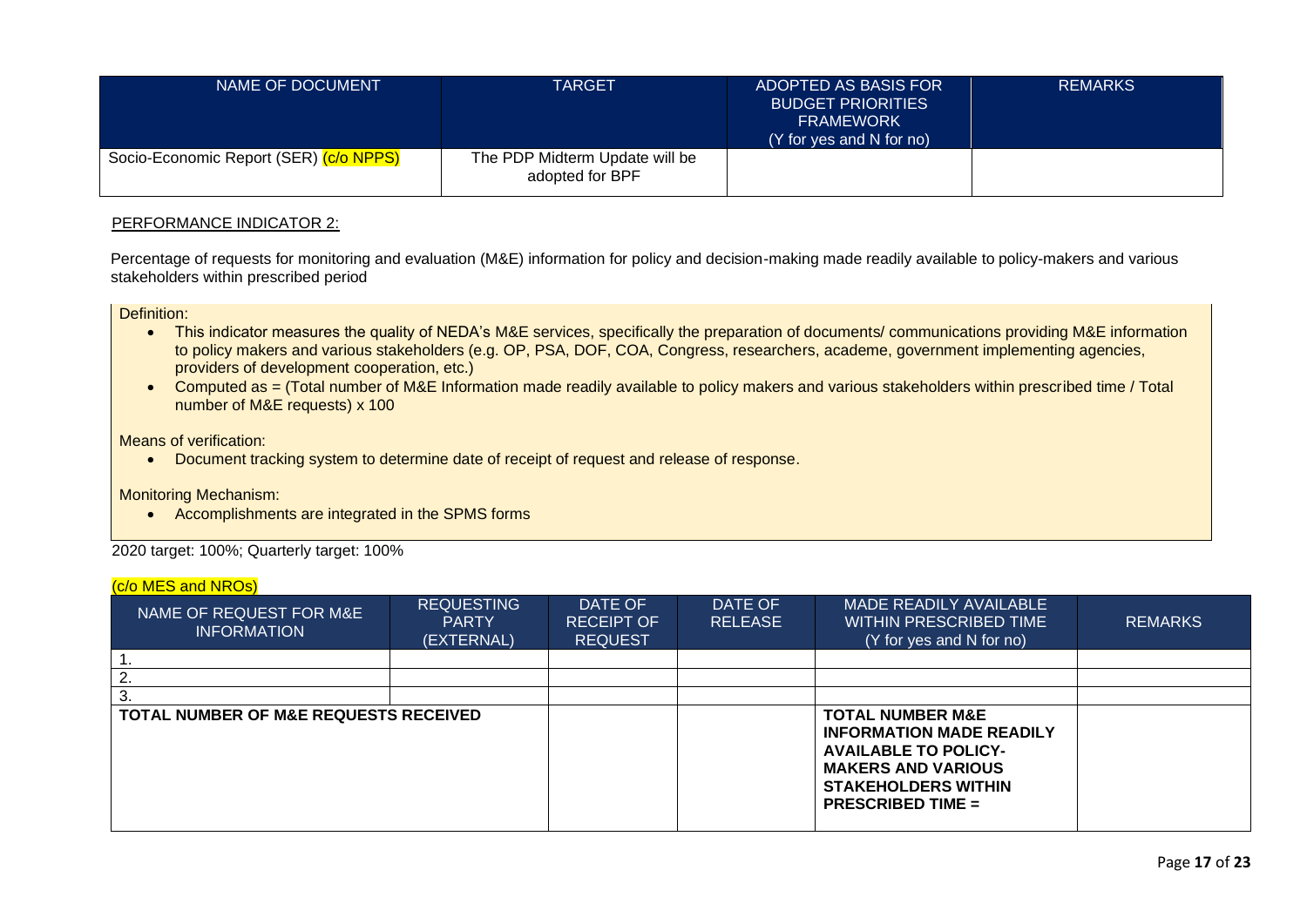Percentage of agencies with problematic projects alerted/assisted to hasten or put project implementation back on track and/or to address implementation issues

#### Definition:

- This indicator measures the assistance provided by NEDA to facilitate project implementation through the conduct of problem-solving sessions, oneon-one agency consultations, field validation visits, project steering committee meetings, project implementation reviews with development providers, and major fora such as regular PIO meetings, NPMC meetings, and RPMES fora.
- Computed as = (Total number of agencies alerted/assisted to hasten or put project implementation back on track and/or to address implementation issues / Total number of agencies with problematic projects) x 100

Means of verification:

• Communications, follow-ups, field validation reports, Problem-Solving Sessions (PSS), and minutes of meetings with agencies

Monitoring Mechanism:

- Accomplishments are integrated in the SPMS forms.
- Accomplishments are integrated in the NEDA Quarterly Physical Report of Operations (QPRO) which is submitted to DBM and COA.

2020 Target: 100% of agencies with problematic projects per quarter

### $(c/a)$  MES and NROs)

| <u>, כסי היום ס שווט וואז סיסו</u>                 |                                                        |                                                                                                                                                                       |                                                                                                         |                |
|----------------------------------------------------|--------------------------------------------------------|-----------------------------------------------------------------------------------------------------------------------------------------------------------------------|---------------------------------------------------------------------------------------------------------|----------------|
| NAME OF AGENCY WITH<br><b>PROBLEMATIC PROJECTS</b> | NAME OF PROGRAM/PROJECT<br><b>WITH PROBLEMS/ISSUES</b> | ALERTED/ASSISTED TO<br><b>HASTEN OR PUT PROJECT</b><br><b>IMPLEMENTATION BACK ON</b><br><b>TRACK AND/OR TO ADDRESS!</b><br>IMPLEMENTATION<br>(Y for yes and N for no) | NAME AND DATE OF<br><b>MEETING/FORA/</b><br><b>CONSULTATIONS/VISIT</b><br><b>CONDUCTED</b><br>(Specify) | <b>REMARKS</b> |
|                                                    |                                                        |                                                                                                                                                                       |                                                                                                         |                |
|                                                    |                                                        |                                                                                                                                                                       |                                                                                                         |                |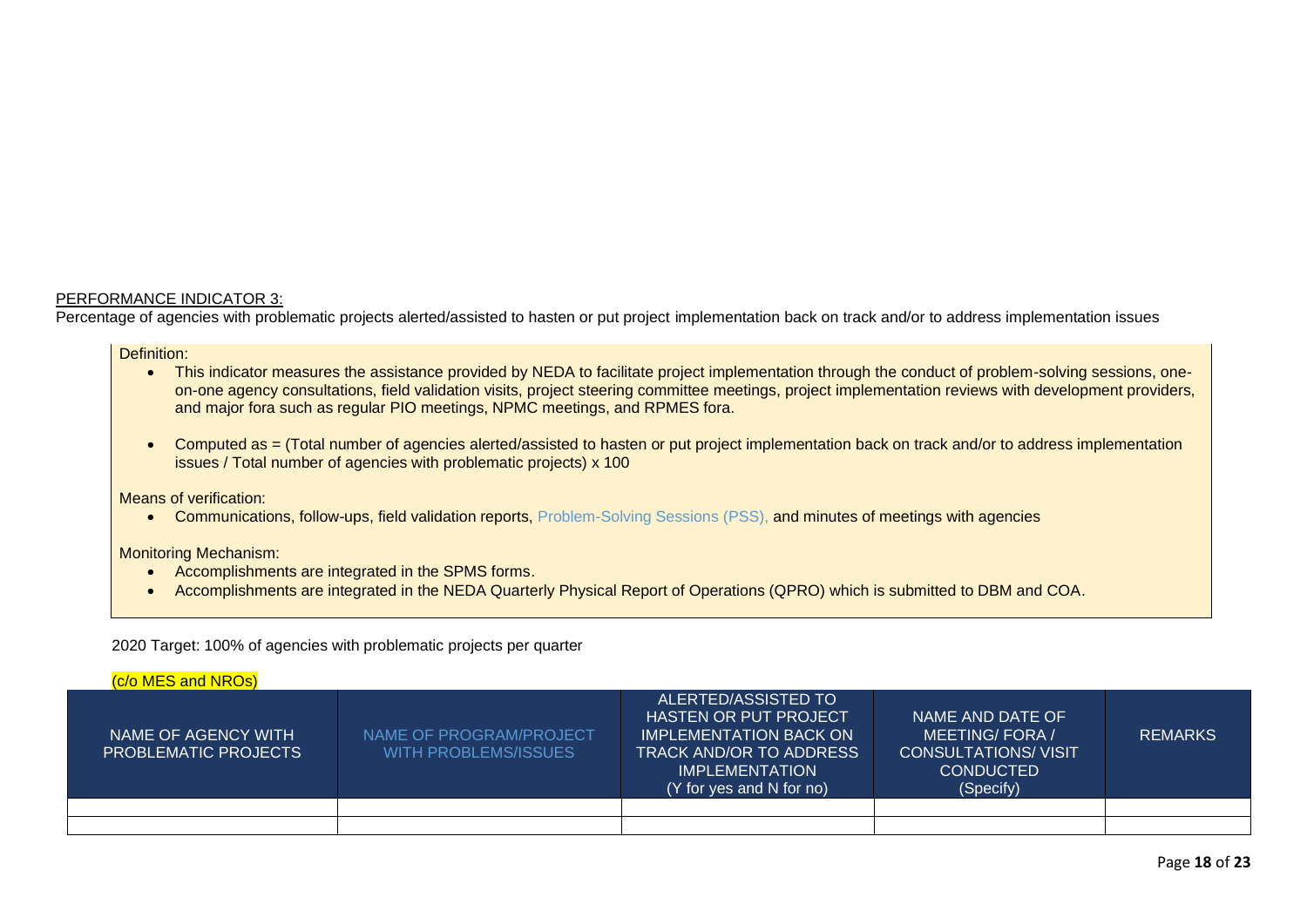| <b>TOTAL NUMBER OF AGENCIES</b> | TOTAL NUMBER OF AGENCIES ALERTED/ASSISTED TO HASTEN OR PUT    |  |  |  |
|---------------------------------|---------------------------------------------------------------|--|--|--|
| WITH PROBLEMATIC PROJECTS:      | <b>PROJECT IMPLEMENTATION BACK ON TRACK AND/OR TO ADDRESS</b> |  |  |  |
|                                 | <b>IMPLEMENTATION ISSUES =</b>                                |  |  |  |

### *Output Indicators*

#### PERFORMANCE INDICATOR 1:

Number of socioeconomic assessment reports (SER and RDRs) prepared and released within schedule

- a. Socio-Economic Report (SER)
- b. Regional Development Report (RDR)

### Definition:

- This refers to the number of socioeconomic assessment reports prepared and released within schedule.
- The annual SER serves as a tool in monitoring the achievement of the PDP targets. The RDR serves as a tool in monitoring the achievement of RDP objectives and targets.

Means of Verification:

- Published SER and guidelines
- Published RDRs

Monitoring Mechanism:

• Accomplishments are integrated in the NEDA Quarterly Physical Report of Operations (QPRO) which is submitted to DBM and COA as well as in the Officer Performance Commitments.

#### 2020 target: 16

| NAME OF DOCUMENT                                                            | <b>TARGET</b>                                                        | ACTUAL DATE OF RELEASE OF<br><b>REPORT</b> | <b>REMARKS</b>                                                                                                                                              |
|-----------------------------------------------------------------------------|----------------------------------------------------------------------|--------------------------------------------|-------------------------------------------------------------------------------------------------------------------------------------------------------------|
| a. 2019 Annual Regional Development Report<br>(RDR) <mark>(c/o NROs)</mark> | 15 RDRs for 2019 prepared and<br>released by 3 <sup>rd</sup> Quarter |                                            | The printing of the 2019 RDR was  <br>already contracted out and printing<br>is on-going. The document will be<br>completed & released by<br>November 2020. |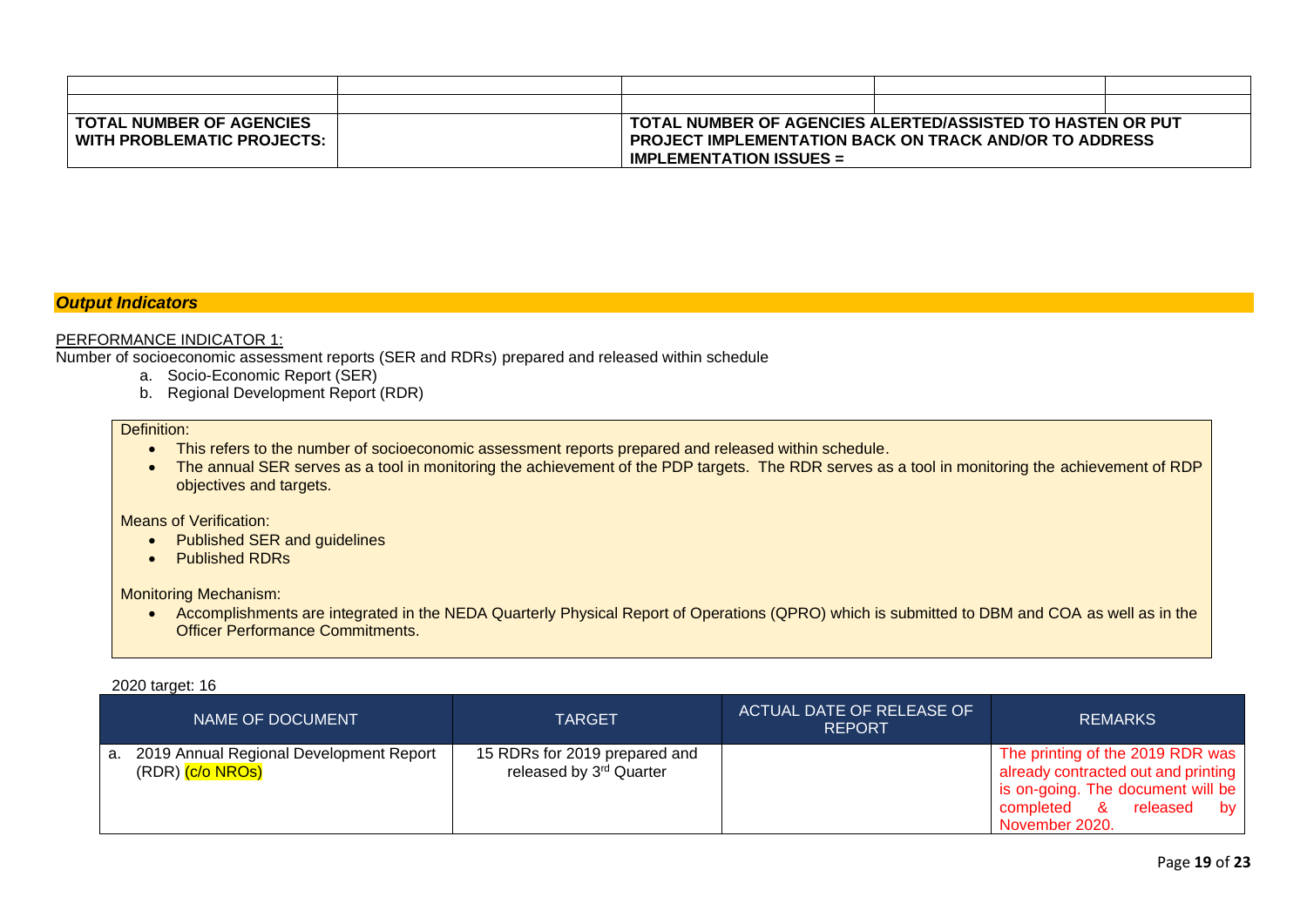| 2020 Socioeconomic Report (SER) <mark>(c/o</mark> | 1 draft 2020 SER prepared by 4 <sup>th</sup>    |  |
|---------------------------------------------------|-------------------------------------------------|--|
| <b>NPPS)</b>                                      | Quarter; 2019 assessment included               |  |
|                                                   | in the PDP Midterm Update                       |  |
| <b>TOTAL NUMBER OF DOCUMENTS</b>                  | TOTAL NUMBER OF DOCUMENTS PREPARED AND RELEASED |  |
| $PREPARENED = 16$                                 | <b>WITHIN SCHEDULE=</b>                         |  |

One (1) annual report on the performance of Official Development Assistance (ODA) portfolio prepared and submitted to Congress on or before June 30 annually

Definition:

- This refers to the timely submission to Congress of the outcome of the review of status of all projects financed by Official Development Assistance (ODA) as required by RA No. 8182.
- The following are the salient contents of the report: financial and physical performance of projects; project implementation issues; results (outputs and outcomes) derived from implementing programs and projects; status of recommendations made in previous reviews.

Means of Verification:

• Published ODA Portfolio Review Report

Monitoring Mechanism:

• Accomplishments are integrated in the NEDA Quarterly Physical Report of Operations (QPRO) which is submitted to DBM and COA as well as in the Office Performance Commitments.

| NAME OF DOCUMENT                      | <b>TARGET</b>                                                             | ACTUAL DATE OF SUBMISSION | <b>REMARKS</b> |
|---------------------------------------|---------------------------------------------------------------------------|---------------------------|----------------|
| ODA Portfolio Review Report (c/o MES) | Prepared and submitted on or<br>before June 30, 2020                      |                           |                |
| $TOTAL = 1$                           | TOTAL NUMBER OF REPORT PREPARED AND SUBMITTED ON OR<br>BEFORE JUNE $30 =$ |                           |                |

### PERFORMANCE INDICATOR 3

Percentage of programs/projects (i.e. ICC-approved programs/projects with complete requirements) re-evaluated within target deadline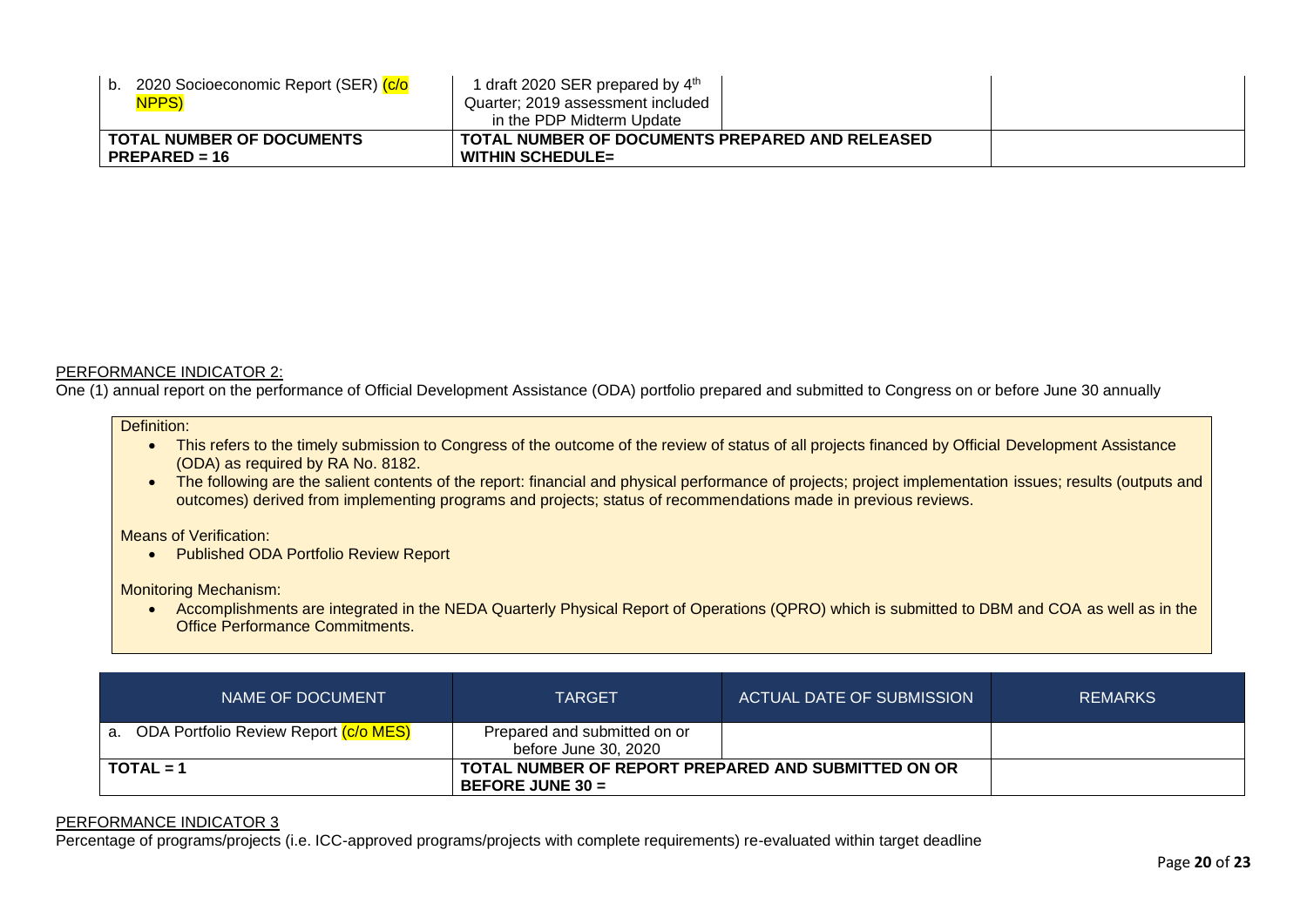### Definition:

- This pertains to the re-evaluation of projects within target deadline.
- This indicator measures the timeliness of project re-evaluations carried out by the NEDA evaluating units.

Means of verification:

- Minutes of ICC meetings
- Document tracking system to determine the dates of receipt of agency requests for project restructuring (e.g. extension, change in scope, etc.) and release of project evaluation reports

Monitoring Mechanism:

• Accomplishments are integrated in the NEDA Quarterly Physical Report of Operations (QPRO) which is submitted to DBM and COA as well as in the Office Performance Commitments.

2020 Target: At least 90% of re-evaluation requests processed; Quarterly target: At least 90% of requests processed

(c/o all Staffs and NROs)

| LIST OF PROGRAMS/PROJECTS RE-<br><b>EVALUATED</b>          | <b>PROPONENT</b><br><b>AGENCY</b> | <b>DATE OF RECEIPT</b><br>OF AGENCY<br><b>REQUEST FOR</b><br><b>PROJECT</b><br><b>RESTRUCTURING</b> | DATE OF<br><b>COMPLETION OF</b><br><b>RE-EVALUATION</b> | <b>RE-EVALUATED WITHIN</b><br><b>TARGET DEADLINE</b><br>(Y for yes and N for no)                            | <b>REMARKS</b> |
|------------------------------------------------------------|-----------------------------------|-----------------------------------------------------------------------------------------------------|---------------------------------------------------------|-------------------------------------------------------------------------------------------------------------|----------------|
|                                                            |                                   |                                                                                                     |                                                         |                                                                                                             |                |
|                                                            |                                   |                                                                                                     |                                                         |                                                                                                             |                |
|                                                            |                                   |                                                                                                     |                                                         |                                                                                                             |                |
| TOTAL NUMBER OF PROGRAMS/PROJECTS RE-<br><b>EVALUATED:</b> |                                   |                                                                                                     |                                                         | <b>TOTAL NUMBER OF</b><br><b>PROGRAMS/PROJECTS</b><br><b>RE-EVALUATED WITHIN</b><br><b>TARGET DEADLINE:</b> |                |

### **MAJOR PROGRAMS/PROJECTS**

|                                                                                                     | <b>TARGET</b> |    |                |                |       |                |    | <b>ACCOMPLISHMENT</b> |    | <b>REMARKS</b> |  |
|-----------------------------------------------------------------------------------------------------|---------------|----|----------------|----------------|-------|----------------|----|-----------------------|----|----------------|--|
| NAME OF PROJECT                                                                                     | Q1            | Q2 | Q <sub>3</sub> | Q <sub>4</sub> | TOTAL | Q <sub>1</sub> | Q2 | Q <sub>3</sub>        | Q4 | <b>TOTAL</b>   |  |
| <b>General Administration</b><br>and Support                                                        |               |    |                |                |       |                |    |                       |    |                |  |
| Purchase of motor<br>vehicles (c/o<br><b>Administrative Staff, NRO</b><br><b>XII, and NRO XIII)</b> |               |    |                |                |       |                |    |                       |    |                |  |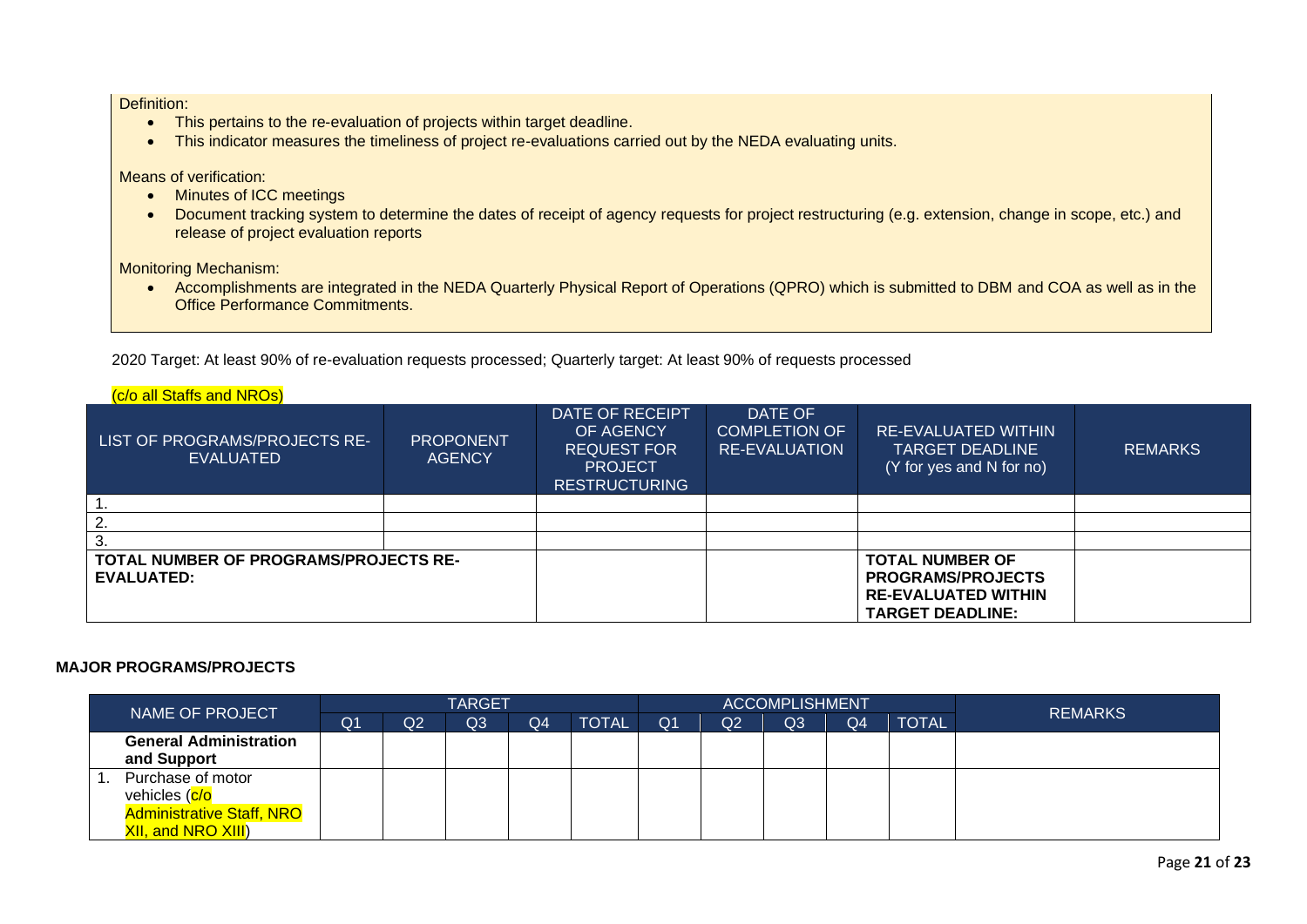| 2.               | Purchase of ICT                                               |  |  |  |  |  |  |
|------------------|---------------------------------------------------------------|--|--|--|--|--|--|
|                  | equipment (c/o ICTS)                                          |  |  |  |  |  |  |
|                  | <b>Support to Operations</b>                                  |  |  |  |  |  |  |
| $\overline{3}$ . | Implementation of the                                         |  |  |  |  |  |  |
|                  | Management Information                                        |  |  |  |  |  |  |
|                  | System-NEDA                                                   |  |  |  |  |  |  |
|                  | Information Network                                           |  |  |  |  |  |  |
|                  | Project, Phase IV (c/o                                        |  |  |  |  |  |  |
|                  | <b>ICTS</b>                                                   |  |  |  |  |  |  |
| 4.               | Various Infrastructure                                        |  |  |  |  |  |  |
|                  | Projects (c/o NRO XII)                                        |  |  |  |  |  |  |
|                  | <b>Socioeconomic Policy</b>                                   |  |  |  |  |  |  |
|                  | and Planning Program                                          |  |  |  |  |  |  |
| 5.               | Infrastructure                                                |  |  |  |  |  |  |
|                  | <b>Development Preparation</b>                                |  |  |  |  |  |  |
|                  | Fund (c/o IS)                                                 |  |  |  |  |  |  |
|                  | 6. Project Development and                                    |  |  |  |  |  |  |
|                  | <b>Other Related Studies</b>                                  |  |  |  |  |  |  |
|                  | Fund (c/o IS)                                                 |  |  |  |  |  |  |
| $\overline{7}$ . | Establishment of                                              |  |  |  |  |  |  |
| 8.               | Innovation Fund (c/o TSIS)<br><b>Provision of Secretariat</b> |  |  |  |  |  |  |
|                  | Services to the National                                      |  |  |  |  |  |  |
|                  | Innovation Council (c/o                                       |  |  |  |  |  |  |
|                  | <b>TSIS</b> )                                                 |  |  |  |  |  |  |
| 9.               | Research and                                                  |  |  |  |  |  |  |
|                  | Development Fund (c/o                                         |  |  |  |  |  |  |
|                  | <b>Project Management</b>                                     |  |  |  |  |  |  |
|                  | Office)                                                       |  |  |  |  |  |  |
|                  | <b>National Investment</b>                                    |  |  |  |  |  |  |
|                  | <b>Programming Program</b>                                    |  |  |  |  |  |  |
|                  | 10. Value Engineering/Value                                   |  |  |  |  |  |  |
|                  | Analysis (VE/VA) Project                                      |  |  |  |  |  |  |
|                  | $(c/o$ IS)                                                    |  |  |  |  |  |  |
|                  | <b>National Development</b>                                   |  |  |  |  |  |  |
|                  | <b>Monitoring and</b>                                         |  |  |  |  |  |  |
|                  | <b>Evaluation Program</b>                                     |  |  |  |  |  |  |
|                  | 11. Monitoring and Evaluation                                 |  |  |  |  |  |  |
|                  | Fund                                                          |  |  |  |  |  |  |